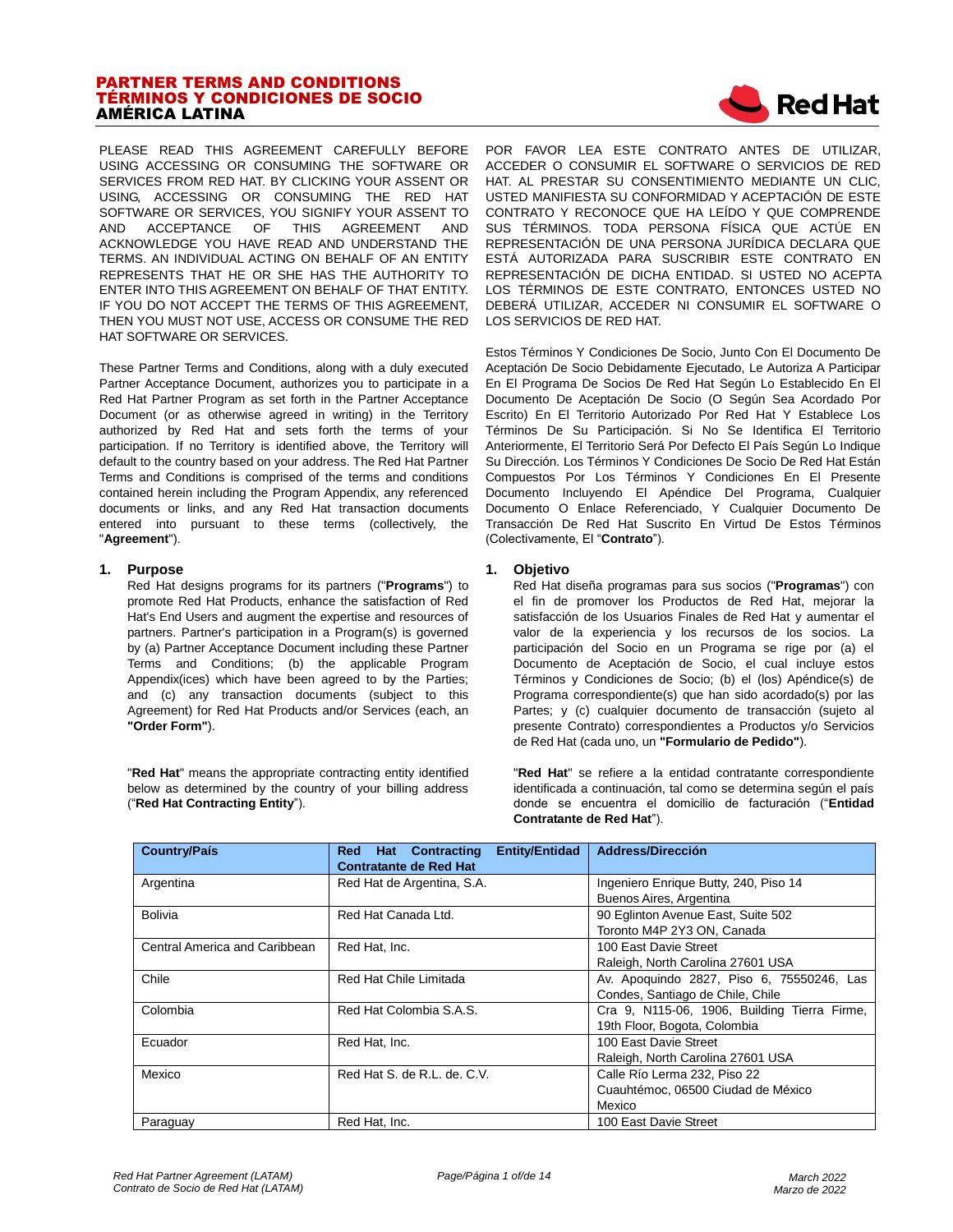|                                  |                     | Raleigh, North Carolina 27601 USA  |  |
|----------------------------------|---------------------|------------------------------------|--|
| Peru                             | Red Hat Canada Ltd. | 90 Eglinton Avenue East, Suite 502 |  |
|                                  |                     | Toronto M4P 2Y3 ON, Canada         |  |
| Trinidad and Tobago              | Red Hat, Inc.       | 100 East Davie Street              |  |
|                                  |                     | Raleigh, North Carolina 27601 USA  |  |
| Uruguay                          | Red Hat, Inc.       | 100 East Davie Street              |  |
|                                  |                     | Raleigh, North Carolina 27601 USA  |  |
| Venezuela                        | Red Hat, Inc.       | 100 East Davie Street              |  |
|                                  |                     | Raleigh, North Carolina 27601 USA  |  |
| Other Latin American countries / | Red Hat Canada Ltd. | 90 Eglinton Avenue East, Suite 502 |  |
| Otros países de América Latina   |                     | Toronto M4P 2Y3 ON, Canada         |  |

Red Hat **"Products**" and "**Services**" mean the specific Red Hat branded offerings set forth in a Program Appendix. The "**Software**" means the Red Hat branded software contained in the Red Hat Products, including any Updates in any form (e.g. binary, source or recompiled), that are delivered by or obtained from Red Hat, directly or indirectly, provided that Software does not include optional third party software set forth at [https://www.redhat.com/licenses/thirdparty/eula.html.](https://www.redhat.com/licenses/thirdparty/eula.html) "**Updates**" mean software fixes, upgrades, enhancements, additions, corrections and modifications, if and when available. Red Hat and Partner are collectively referred to as the "**Parties**" and may be referred to individually as a "**Party**". "**End User**" is defined in the Program Appendices.

# **2. Programs, Application Process and Acceptance 2. Programas, Proceso de Solicitud y Aceptación**

Program Appendices and Program Guides may be amended by Red Hat at the time of renewal of the applicable Program Appendix, provided if you do not agree with the terms of the new Program Guide, you may elect not to renew the applicable Program Appendix in accordance with the terms of such Program Appendix. Your election to renew a Program Appendix following Red Hat's notice to you of the amended Program Appendices and Program Guides constitutes your acceptance of such amended Program Appendices and Program Guides. Any such amended Program Appendices and Program Guides will apply from and after the date of renewal of the applicable Program Appendix.. Unless otherwise agreed in writing, any subscriptions for Red Hat Products or Services purchased under a Program Appendix will commence upon the earlier of (a) the first use of such Product or Service, (b) the purchase date of such Product or Service or (c) the commencement date set forth in the Order Form.

Partner's Affiliate(s) may participate in a Program only upon (a) approval by Red Hat, including with regard to Program level and credit terms, and (b) execution of a written participation agreement with Red Hat or its Affiliate(s) to bind the Partner Affiliate to this Agreement. "**Affiliate**" means an entity that owns or controls, is owned or controlled by, or is under common control or ownership with a Party, where "control" is the possession, directly or indirectly, of the power to direct or cause the direction of the management and policies of an entity, whether through ownership of voting securities, by contract or otherwise.

Los **"Productos**" y "**Servicios**" de Red Hat son las ofertas específicas de la marca Red Hat establecidas en un Apéndice de Programa. "**Software**" significa el software de la marca Red Hat contenido en los Productos de Red Hat, incluyendo entre ellos cualquier Actualización en cualquier formato (por ej., binario, código fuente o recompilado), que sea entregada por o que se obtenga de Red Hat, de forma directa o indirecta, a condición de que dicho Software no incluye software de terceros opcional como se establece en [https://www.redhat.com/licenses/thirdparty/eula.html.](https://www.redhat.com/licenses/thirdparty/eula.html)

"**Actualizaciones**" significa correcciones de software, nuevas versiones, mejoras, adiciones, correcciones y modificaciones, si estuvieran y cuando estuvieran disponibles. Red Hat y el Socio se denominan de forma colectiva como las "**Partes**" y puede hacerse referencia individual a cada uno de ellos como la "**Parte**". "**Usuario final**" se define en los Apéndices de Programa.

Los Apéndices de Programa y las Guías de Programa pueden ser modificadas por Red Hat en el momento de la renovación del Apéndice de Programa pertinente siempre que, si usted no está de acuerdo con los términos de la nueva Guía de Programa, pueda optar por no renovar el Apéndice de Programa pertinente de acuerdo con los términos de dicho Apéndice de Programa. Su elección de renovar un Apéndice de Programa tras la notificación de Red Hat para usted de los Apéndices de Programa y las Guías de Programa modificados constituye su aceptación de dichos Apéndices de Programa y Guías de Programa modificados. Dichos Apéndices de Programa y Guías de Programa modificados se aplicarán a partir de la fecha de renovación del Apéndice del Programa correspondiente. A menos que se acuerde de otra manera por escrito, cualquier suscripción para recibir los Productos o Servicios de Red Hat que se adquieran conforme a un Apéndice de Programa comenzará (a) a partir del primer uso del Producto o Servicio, (b) a partir de la fecha de compra de dicho Producto o Servicio o (c) a partir la fecha de inicio establecida en el Formulario de Pedido, lo que ocurra primero.

### **3. Affiliate Authorizations 3. Autorizaciones de Empresas Afiliadas**

La(s) Empresa(s) Afiliada(s) del Socio puede(n) participar en el Programa únicamente una vez que (a) se obtenga la aprobación de Red Hat, incluso con respecto al nivel de Programa y las condiciones de los de crédito, y (b) se celebre un contrato de participación por escrito con Red Hat o su(s) Empresa(s) Afiliada(s) para vincular legalmente a la Empresa Afiliada del Socio al presente Contrato. "**Afiliada**" se refiere a una entidad que posee o controla, es propiedad o controlada por, o se encuentra bajo la propiedad o el control común de una de las Partes, donde "control" se define como la posesión, directa o indirecta, del poder de dirigir o conducir la dirección de la administración y las políticas de una entidad, ya sea por medio de la propiedad de títulos con derecho a voto, por contrato o por otros medios.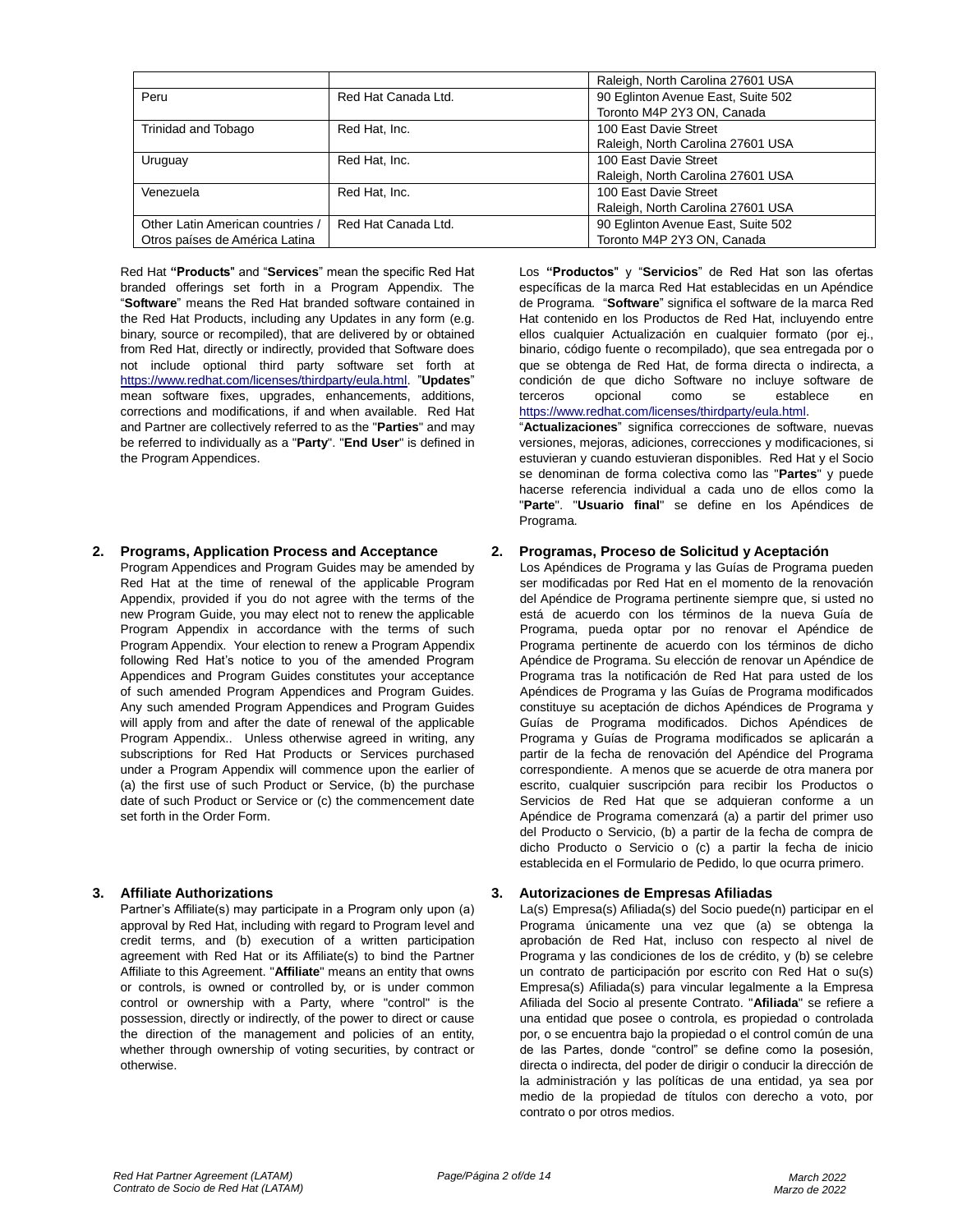Partner may participate in the Program(s) only in the Territory designated in this Agreement. Red Hat and Partner may elect to expand the Territory, add Affiliates and/or establish different terms and conditions (e.g. currency, taxes, entities, etc.) by mutual written agreement, which may take the form of a Partner Acceptance Document or written participation agreement subject to this Agreement.

Fees, if applicable, will be as indicated in each appropriate Program Appendix and/or Order Form, and will be due and payable as set forth in such Program Appendix or Order Form subject to this Agreement. Any exchange rate calculation will be made on the invoice date. All amounts owed under the Agreement are to be paid as stated in Red Hat's invoice.

If Partner acquires Red Hat Products and/or Services directly from Red Hat, Red Hat will invoice Partner as set forth herein and may require receipt of a purchase order for any amounts due to Red Hat; provided, however, that any terms contained in a purchase order will not amend, supplement or modify the terms of this Agreement or be binding on Red Hat. Partner must pay all sums due to Red Hat either (a) net thirty (30) days from the date of invoice if Red Hat has approved Partner for such credit terms or (b) if Partner has not been approved for net thirty (30) day credit terms, then on a prepaid basis, in each case without regard to when or whether Partner collects payment from its customer(s). Partner will reimburse Red Hat for all costs and expenses incurred by Red Hat in connection with the collection of overdue amounts, including without limitation reasonable attorneys' and/or legal fees. All amounts payable shall be exclusive of any Taxes. Partner will pay to Red Hat, in addition to any amounts due to Red Hat for Red Hat Products or Services, an amount equal to any Taxes arising from or relating to this Agreement that are paid or are payable by Red Hat unless Partner presents Red Hat with a valid tax exemption or resale certificate. "**Taxes**" means any form of taxation of whatever nature and by whatever authority imposed, exclusive of any taxes based on the net income of Red Hat. In the event of a cross-border transaction, if Partner is required under any applicable law or regulation, domestic or foreign, to withhold or deduct any portion of the payments due to Red Hat, then the sum payable to Red Hat will be increased by the amount necessary for Red Hat to receive an amount equal to the sum it would have received had no withholdings or deductions been made. The Parties will work together in good faith to minimize adverse tax consequences created by cross-border transactions. Any payments more than thirty (30) days past due will be subject to a late fee of one and one-half percent (1½%) per month, or the maximum rate allowable by law, whichever is less.

During the Term and for at least two (2) years thereafter, Partner will keep and maintain commercially reasonable written records regarding Partner's use and distribution of the Red Hat Products and Services and business activities related to the Program(s)

# **4. Territory 4. Territorio**

El Socio puede participar en el/los Programa(s) únicamente en el Territorio designado en el presente Contrato. Red Hat y el Socio pueden optar por expandir el Territorio, agregar Empresas Afiliadas y/o establecer términos y condiciones diferentes (por ej., divisa, impuestos, entidades, etc.) de mutuo acuerdo y por escrito, lo que puede asumir la forma de un Documento de Aceptación de Socio o contrato de participación por escrito sujeto al presente Contrato.

# **5. Fees 5. Tarifas**

Las tarifas, si corresponden, serán las que se indican en el Apéndice de Programa y/o Formulario de Pedido correspondiente, y vencerán y serán pagaderas según se indique en dicho Apéndice de Programa o Formulario de Pedido sujeto al presente Contrato. Cualquier cálculo de tipo de cambio se realizará en la fecha de la factura. Todas las cantidades adeudadas en virtud del Contrato deben abonarse como se establece en la factura de Red Hat.

# **6. Billing, Payment and Taxes 6. Facturación, Pago e Impuestos**

Si un Socio adquiere Productos y/o Servicios de Red Hat directamente a Red Hat, Red Hat le facturará al Socio como se establece en el presente y puede exigir la recepción de una orden de compra por cualquier monto que se le adeude a Red Hat; siempre y cuando, sin embargo, que ninguno de los términos contenidos en dicha orden de compra enmienden, complementen ni modifiquen los términos del presente Contrato ni sean vinculantes para Red Hat. El Socio debe pagar todas las sumas adeudadas a Red Hat ya sea (a) a los treinta (30) días netos a partir de la fecha de la factura si Red Hat ha aprobado al Socio para dichas condiciones de crédito o (b) si el Socio no ha sido aprobado para condiciones de crédito de treinta (30) días netos, entonces será con pago anticipado, en cada caso independientemente de cuándo o si el Socio reciba el pago de su(s) cliente(s). El Socio reembolsará a Red Hat todos los costos y gastos incurridos por Red Hat en relación con el cobro de montos vencidos, lo que incluye, entre otros, honorarios razonables de abogados y/o costas legales. Todos los montos pagaderos excluirán cualquier Impuesto. El Socio deberá pagar a Red Hat, además de cualquier monto adeudado a Red Hat por los Productos o Servicios de Red Hat, un monto equivalente a los Impuestos emergentes del presente Contrato, o relacionados con este, que pague o deba pagar Red Hat a menos que el Socio le entregue a Red Hat un certificado válido de exención de impuestos o de reventa. "**Impuestos**" significa cualquier tipo de impuestos, cualquiera sea su naturaleza y cualquiera sea la autoridad que lo imponga, salvo cualquier impuesto basado en los ingresos netos de Red Hat. En caso de una transacción transfronteriza, si el Socio está obligado en virtud de cualquier norma o disposición aplicable, nacional o extranjera, a retener o deducir cualquier parte de los pagos adeudados a Red Hat, el monto pagadero a Red Hat se aumentará en la proporción necesaria para que Red Hat reciba un monto equivalente a la suma que hubiera recibido si no se hubieran realizado retenciones o deducciones. Las Partes trabajarán juntas de buena fe para minimizar las consecuencias tributarias adversas en las transacciones transfronterizas. Cualquier pago que se haya vencido hace más de treinta (30) días estará sujeto a un cargo por pago atrasado del uno y medio por ciento (1½%) por mes, o el recargo máximo que se permita por ley, lo que sea menor.

### **7. Verifications 7. Verificaciones**

Durante el Plazo y durante por lo menos dos (2) años después de dicho período, el Socio mantendrá registros por escrito comercialmente razonables relacionados con el uso y la distribución de los Productos y Servicios de Red Hat y las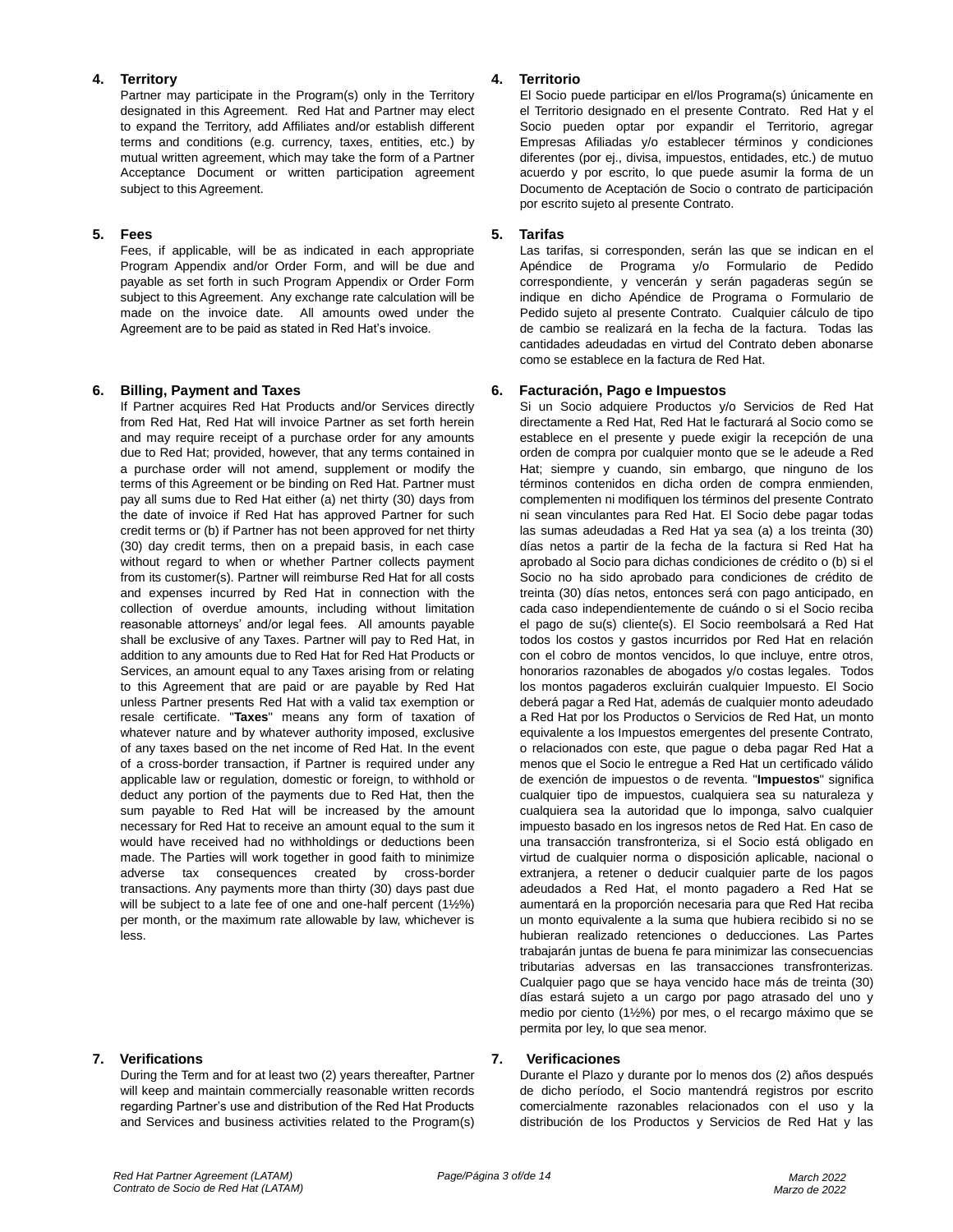("**Records**"). Red Hat may, at its own expense, verify the Records to determine Partner's compliance with this Agreement. This verification may take the form of requests for information, documents or records (to which Partner will respond promptly), on-site visits (for which Partner shall grant Red Hat the requisite access), or both. The Parties will act reasonably and cooperate with each other in respect of such verifications. Any on-site visit will occur during regular business hours and will not interfere unreasonably with Partner's business. For an on-site visit, Red Hat will give Partner at least thirty (30) day's prior written notice.

# **8. Trademarks 8. Marcas**

**Materials**").

**8.1** The term "**Red Hat Marks"** means the trademarks, whether registered or not, owned by Red Hat or a Red Hat Affiliate that are set forth in an applicable Program Appendix. Red Hat grants Partner a non-exclusive, non-transferable, royalty-free, revocable license in the Territory and during the Term to use the Red Hat Marks solely in connection with the marketing and distribution of Red Hat Products and/or Services as permitted in this Agreement, without the right to sublicense. Partner agrees to use the Red Hat Marks only as stated in this Agreement, and in doing so, to follow the standards of quality established by Red Hat and to adhere to the trademark usage quidelines **found** at: [http://www.redhat.com/about/corporate/trademark/guidelines](http://www.redhat.com/about/corporate/trademark/guidelines%20) as amended from time to time and any other trademark terms contained in a Program Appendix (the "**Red Hat Trademark Guidelines**"). Any other use of Red Hat Marks is not permitted. Partner will provide Red Hat with representative samples of the use of Red Hat Marks contained within any materials including web pages, marketing, advertising,

promotional and collateral materials ("**Promotional** 

**8.2** All goodwill created by the use of Red Hat Marks by Partner is for the sole benefit of, and accrues to Red Hat. Partner acquires no right, title or interest in Red Hat Marks or the goodwill associated with them, other than the right to use Red Hat Marks in accordance with this Agreement. Partner will not challenge the validity of Red Hat Marks, nor assist anyone in challenging their validity. Partner agrees not to make any application to register any Red Hat Mark or any domain names containing a Red Hat Mark, and not to use or register any trade name, trademark, service mark, slogan, logo or domain name that is confusingly similar to, or a reference to, any Red Hat trade name, trademark or service mark during or after the Term of this Agreement. Partner may not disparage Red Hat, Red Hat Marks or Red Hat Products and Services.

### **9. Additional Requirements 9. Requisitos Adicionales**

**9.1** Red Hat reserves all rights not expressly granted in this Agreement and all rights not expressly granted to the Red Hat

actividades comerciales relacionadas con el/los Programa(s) ("**Registros**"). Red Hat podrá, a su propio cargo, verificar los Registros para determinar si el Socio cumple las disposiciones del presente Contrato. Esta verificación puede realizarse mediante solicitudes de información, documentos o registros (a las que el Socio deberá responder a la mayor brevedad), visitas in situ (a las que, por el presente, el Socio le garantizará a Red Hat el acceso necesario) o ambos. Las Partes actuarán de manera razonable y cooperarán entre sí en relación con dichas verificaciones. Cualquier visita in situ deberá realizarse durante el horario hábil regular y no interferirá, dentro de lo razonable, con las actividades comerciales de los Socios. Para realizar una visita in situ, Red Hat le enviará al Socio una notificación por escrito al menos treinta (30) días antes de la fecha de dicha visita.

**8.1** El término "**Marcas de Red Hat"** se refiere a las marcas, registradas o no, pertenecientes a Red Hat o a una Empresa Afiliada de Red Hat, tal como se establecen en un Apéndice de Programa aplicable. Red Hat le otorga al Socio una licencia no exclusiva, intransferible, libre de regalías, revocable, dentro del Territorio y durante el Plazo para utilizar las Marcas de Red Hat únicamente en relación con la comercialización y distribución de los Productos y/o Servicios de Red Hat, según se autorice en el presente Contrato, sin derecho a conceder sublicencias. El Socio acepta utilizar las Marcas de Red Hat únicamente en el modo especificado en este Contrato y, al hacerlo, acepta seguir los estándares de calidad establecidos por Red Hat y cumplir con las directrices de uso de marcas establecidas en:

[http://www.redhat.com/about/corporate/trademark/guidelines](http://www.redhat.com/about/corporate/trademark/guidelines%20) según las enmiendas que se realicen periódicamente y cualquier otro término relacionado con las marcas que se encuentre en cualquier Apéndice de Programa (las "**Directrices de marcas de Red Hat**"). No se permite ningún otro uso de las Marcas de Red Hat. El Socio proporcionará a Red Hat muestras representativas del uso que hace de las Marcas de Red Hat contenidas en cualquier tipo de material, lo que incluye páginas web, materiales de comercialización, publicidad, promoción y materiales colaterales ("**Materiales de Promoción**").

**8.2** Cualquier fondo de comercio y goodwill generado a partir del uso de las Marcas de Red Hat será para beneficio exclusivo de Red Hat. El Socio no adquiere ningún derecho, título ni interés sobre las Marcas de Red Hat, ni tampoco sobre el fondo de comercio relacionado con estas marcas, salvo el derecho de utilizar las Marcas de Red Hat conforme al presente Contrato. El Socio no disputará la validez de las Marcas de Red Hat, ni colaborará con aquellos que intenten hacerlo. El Socio acepta no presentar ninguna solicitud para registrar ninguna Marca de Red Hat ni ningún otro nombre de dominio que contenga una Marca de Red Hat, y se compromete a no utilizar ni registrar ningún nombre comercial, marca, marca de servicio, eslogan, logotipo o nombre de dominio que tenga una similitud que dé lugar a confundirlo con, o referido a, cualquier marca comercial, nombre comercial o marca de servicio de Red Hat durante o después del Plazo del presente Contrato. Se prohíbe que el Socio desacredite a Red Hat, las Marcas de Red Hat o los Productos y Servicios de Red Hat.

**9.1** Red Hat se reserva todos los derechos que no se otorguen expresamente en el presente Contrato y todos los derechos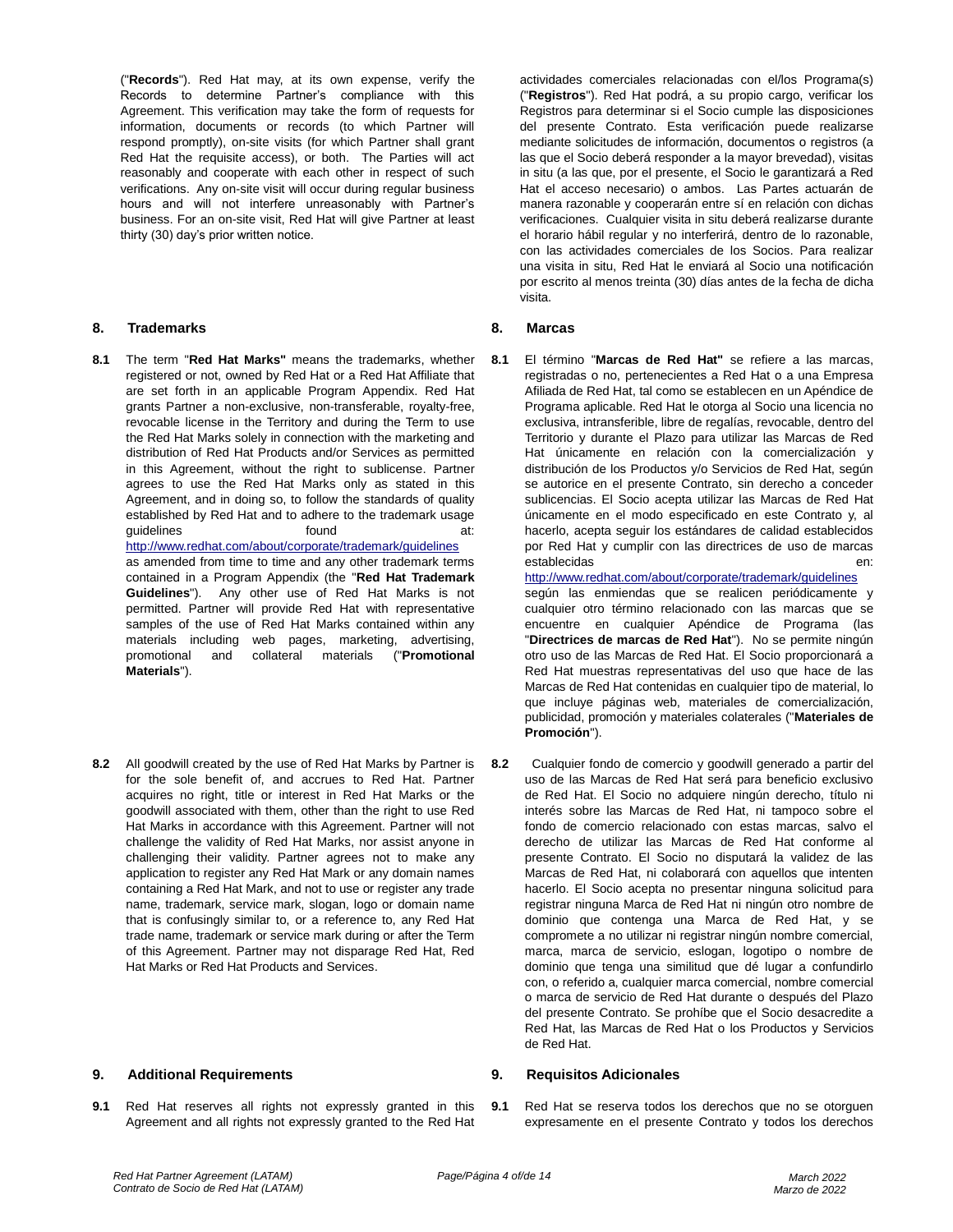Products and Services (including rights under any trademarks, copyrights, patents or other intellectual property of Red Hat). Partner will not use Red Hat Products or Services to create an offering competitive with Red Hat, directly or indirectly, or, unless specifically permitted in this Agreement, for the benefit of any other person or entity or permit any third party to make such use. If Red Hat determines that any of the Red Hat Products or Services is being used (in whole or in part) by Partner in any way to (a) avoid paying fees that would otherwise be due hereunder, (b) provide Services to third parties outside of the scope of a Program or (c) create revenue without payment of fees to Red Hat for Red Hat Products or Services, Red Hat may immediately suspend performance and/or terminate this Agreement and any Program, and reserves its rights to exercise any and all legal and equitable remedies available to it.

- **9.2** For each Red Hat Product (or Partner product that incorporates a Red Hat Product or Service, in whole or in part) that Partner sells to an End User under a Program Appendix, Partner shall purchase the equivalent Red Hat Product with respect to such conditions as the term (1 or 3 years) and support level. For example, if the End User purchases a one year 24x7 support level Red Hat Enterprise Linux product from Partner, Partner shall purchase a one year Premium (24x7) Red Hat Product from Red Hat. Similarly, Partner is only authorized to resell the complete Red Hat Product it purchased and is not permitted to decouple the Red Hat Product or sell it in parts. For example, Partner will not purchase a one year Red Hat Product from Red Hat and then break it into multiple shorter increments of time for resale. Partner will work with Red Hat to ensure that its resale of Red Hat Products to End Users is consistent with the terms for the Red Hat Products purchased.
- **9.3** Without limiting the generality of Sections 9.1 or 9.2 above, Partner agrees: (i) not to modify the Red Hat Products or Services in any manner unless agreed to by Red Hat in writing and (ii) not to use or resell the Red Hat Products or Services in any manner or for any purpose not permitted by this Agreement, including, without limitation, for Partner's own internal or production use, other than as may be expressly permitted in the applicable Program Appendix or by any applicable mandatory rule of law. For certain Programs and only during the term of the Program, Red Hat may provide Partner with access to non-production, evaluation, development kits and/or not for resale (aka "**NFR**") Red Hat Products for the sole purpose of testing and/or supporting its partners and/or End Users on issues related to Partner's rights and obligations hereunder. Should Partner resell or use its access to such Red Hat Products for Partner's own internal or production use other than as expressly permitted in the applicable Program Appendix, Partner agrees to purchase the appropriate Red Hat Product(s) under Red Hat's standard terms for such resale and/or use, and to pay the applicable fee for all periods. This Agreement establishes the rights and obligations associated with Red Hat's Programs, Products and Services, and is not intended to limit Partner's rights to software code under the terms of an open source license.

que no se otorguen expresamente para los Productos y Servicios de Red Hat (incluidos los derechos de marcas, derechos de autor, patentes u otra propiedad intelectual de Red Hat). El Socio no utilizará los Productos o Servicios de Red Hat para crear una oferta que compita con Red Hat, de forma directa o indirecta, ni, a menos que sea acordado específicamente en este Contrato, para beneficio de cualquier otra persona ni entidad ni permitirá a ningún tercero hacer dicho uso. Si Red Hat determina que el Socio está utilizando cualquiera de los Productos o Servicios de Red Hat (en su totalidad o en parte) de cualquier manera para (a) evitar el pago de tarifas que se adeudarían de otro modo en virtud del presente, (b) proporcionar Servicios a terceros que estén fuera de los límites del Programa o (c) generar ingresos sin pagar tarifas por Productos o Servicios de Red Hat, Red Hat puede suspender de inmediato la ejecución del Contrato y cualquier Programa y/o rescindirlo, y se reserva sus derechos de actuar conforme a todo y cualquier recurso del que disponga conforme a la ley y al "equity".

- **9.2** Por cada Producto de Red Hat (o producto del Socio que incorpore un Producto o Servicio de Red Hat, en su totalidad o en parte) que el Socio le venda a un Usuario Final conforme a un Apéndice de Programa, el Socio debe adquirir el Producto de Red Hat equivalente con respecto a condiciones tales como el plazo (1 o 3 años) y nivel de asistencia. Por ejemplo, si el Usuario Final le compra al Socio un Producto Red Hat Enterprise Linux con nivel de asistencia las 24 horas del día, los 7 días de la semana durante un año Premium (24x7), el Socio debe comprarle a Red Hat un Producto Red Hat de un año. Del mismo modo, el Socio solo está autorizado a revender el Producto de Red Hat completo que adquirió y no se le permite separar el Producto de Red Hat ni venderlo en partes. Por ejemplo, el Socio no puede comprar a Red Hat un Producto de Red Hat de un año y luego separarlo en varios incrementos de tiempo más cortos para su reventa. El Socio trabajará con Red Hat para garantizar que su reventa de los Productos de Red Hat a los Usuarios Finales sea compatible con los términos correspondientes a los Productos de Red Hat adquiridos.
- **9.3** Sin limitación de las disposiciones generales de las Secciones 9.1 o 9.2 que se encuentran más arriba, el Socio acuerda: (i) no modificar los Productos o Servicios de Red Hat de ninguna manera a menos que Red Hat acuerde lo contrario por escrito; y (ii) no utilizar ni revender los Productos o Servicios de Red Hat de cualquier manera o para cualquier propósito que no esté permitido en el presente Contrato, lo que incluye, entre otros, el propio uso interno o en la producción de estos productos por parte del Socio, de una manera que no se encuentre expresamente permitida en el Apéndice de Programa aplicable o según lo disponga la ley aplicable. Para determinados Programas y solo durante el plazo del Programa, Red Hat puede proporcionar al Socio acceso a Productos de Red Hat fuera no-para-producción, para evaluación, equipos de desarrollo de Productos y/o Productos no aptos para reventa (también conocidos como "**NFR**") con el único objetivo de realizar pruebas y brindar asistencia a sus socios y/o Usuarios Finales en temas relacionados con los derechos y obligaciones de los Socios en virtud del presente. En caso de que el Socio revenda o utilice su acceso a dichos Productos de Red Hat para su propio uso interno o de producción de una manera diferente de la expresamente permitida en el Apéndice de Programa aplicable, el Socio acepta comprar el/los Producto(s) de Red Hat correspondiente(s) según los términos estándar de Red Hat para dicha reventa y/o uso y pagar la tarifa de suscripción que corresponda para todos los períodos. El presente Contrato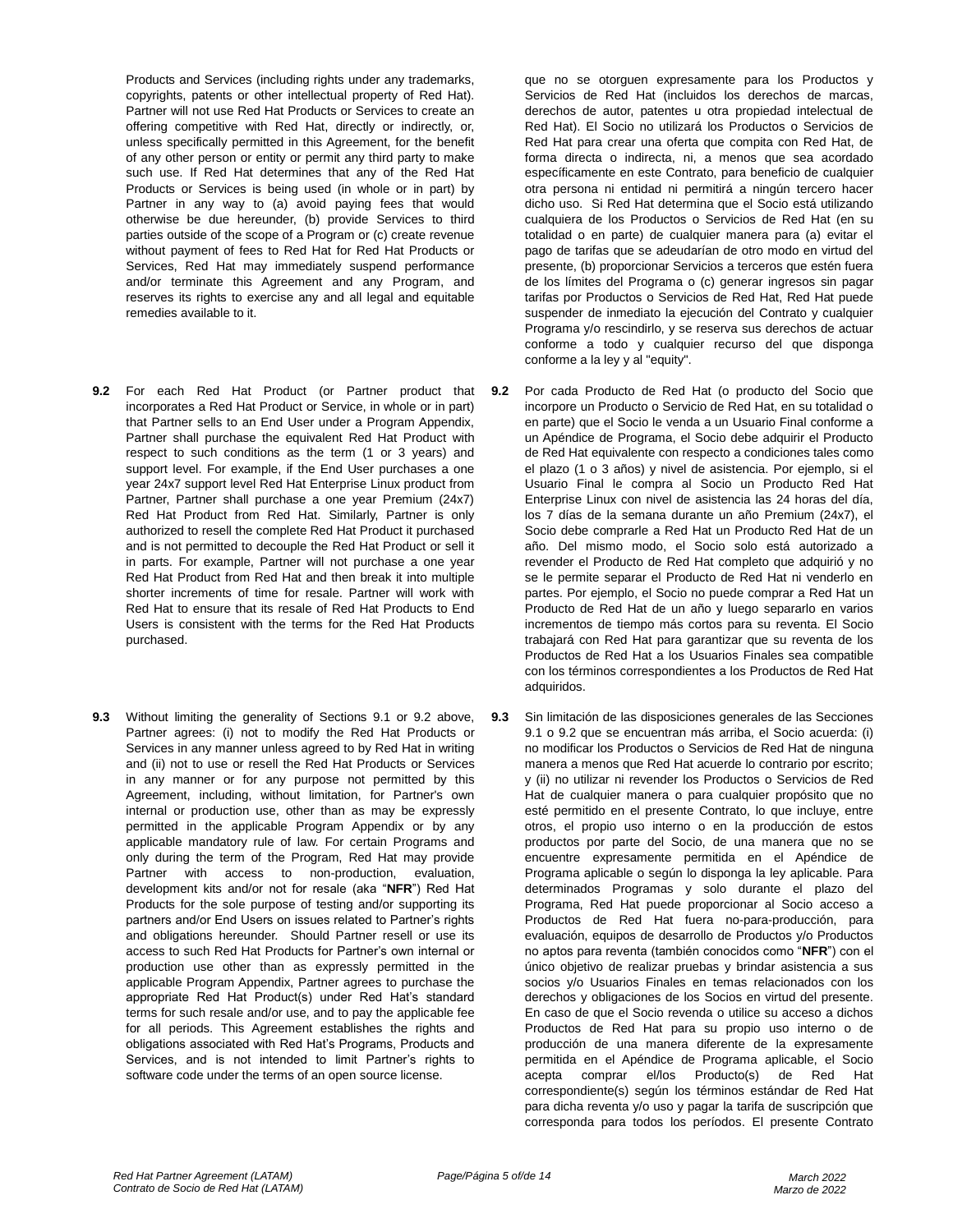Partner agrees that all trade name, trademark, service mark, copyright, patent, trade secret, domain name and all other intellectual and industrial property rights anywhere in the world, including moral rights, and all applications, provisional applications, registrations, continuations and renewals thereof, and all associated goodwill (present or future) in and to the Red Hat Products and Services, are and will, as among the Parties, be owned by and vested in Red Hat or its licensors, notwithstanding any use of terms such as "purchase," "sale" or the like within this Agreement. Red Hat may provide access to third party software programs with the Red Hat Software that are not part of the Red Hat Software. These third party programs are (a) not required to run the Red Hat Software, (b) provided as a convenience, and (c) subject to their own license terms. The license terms either accompany the third party software programs and/or may be viewed at [http://www.redhat.com/licenses/thirdparty/eula.html.](http://www.redhat.com/licenses/thirdparty/eula.html) If Partner does not agree to abide by the license terms for the third party software programs, then Partner may not install, use or distribute them.

# **11. Limited Warranties, Limitation of Liability, Disclaimer of Damages and Insurance and Indemnity**

- **11.1 General Representations and Warranties.** Red Hat represents and warrants that: (a) the Services will be performed in a professional and workmanlike manner by qualified personnel; (b) it has the authority to enter into this Agreement with Partner; and (c) to Red Hat's knowledge, Red Hat branded Software does not, at the time of delivery to Partner, include malicious code for the purpose of damaging or corrupting the Software.
- **11.2 Disclaimer of Warranties.** EXCEPT AS SET FORTH IN SECTION 11.1 ABOVE, TO THE MAXIMUM EXTENT PERMITTED BY APPLICABLE LAW, THE RED HAT PRODUCTS AND SERVICES ARE PROVIDED "AS IS" AND WITHOUT WARRANTIES OR CONDITIONS OF ANY KIND, INCLUDING IMPLIED WARRANTIES OF MERCHANTABILITY, NON-INFRINGEMENT AND FITNESS FOR A PARTICULAR PURPOSE. Partner will make no representations or warranties on behalf of Red Hat regarding the Red Hat Products or Services in connection with the distribution of the Red Hat Products or Services or otherwise.
- **11.3 Limitation of Liability.** TO THE MAXIMUM EXTENT PERMITTED BY APPLICABLE LAW, FOR ALL EVENTS AND CIRCUMSTANCES, RED HAT'S AND ITS AFFILIATES' AGGREGATE AND CUMULATIVE LIABILITY TO PARTNER AND ITS AFFILIATES ARISING OUT OF OR RELATING TO THIS AGREEMENT AND ANY ORDER FORM HEREUNDER, INCLUDING WITHOUT LIMITATION ON ACCOUNT OF PERFORMANCE OR NON-PERFORMANCE OF OBLIGATIONS, REGARDLESS OF THE FORM OF THE

establece los derechos y las obligaciones asociados con los Programas, Productos y Servicios de Red Hat y no tiene la intención de limitar los derechos del Socio respecto del código de software bajo los términos de una licencia de código abierto.

# **10. Intellectual Property 10. Propiedad Intelectual**

El Socio acepta que todos los nombres comerciales, las marcas, las marcas de servicio, los derechos de autor, las patentes, los secretos comerciales, los nombres de dominio y otros derechos de propiedad industrial e intelectual en cualquier parte del mundo, incluidos los derechos morales, y todas las aplicaciones, aplicaciones provisionales, inscripciones, continuaciones y renovaciones de estos, así como los fondos de comercio (presentes o futuros) relacionados con los Productos y Servicios de Red Hat son y serán, entre las Partes, propiedad de Red Hat y conferidos a Red Hat o a sus licenciantes, independientemente de cualquier uso de términos tales como "compra", "venta" y otros términos similares en el presente Contrato. Red Hat puede proporcionar acceso a programas de software de terceros con el Software de Red Hat que no sean parte del Software de Red Hat. Estos programas de terceros (a) no son necesarios para ejecutar el Software de Red Hat, (b) se proporcionan para su conveniencia y (c) están sujetos a sus propios términos de licencia. Los términos de licencia acompañan a los programas de software de terceros y/o se pueden visualizar en [http://www.redhat.com/licenses/thirdparty/eula.html.](http://www.redhat.com/licenses/thirdparty/eula.html) Si el Socio no acepta cumplir los términos de la licencia para los programas de software de terceros, no puede instalarlos, utilizarlos ni distribuirlos.

- **11. Garantías Limitadas, Limitación de Responsabilidad, Exención de Responsabilidad, Seguro e Indemnización**
- **11.1 Declaraciones y Garantías generales.** Red Hat declara y garantiza que: (a) los Servicios serán prestados de manera profesional por personal calificado; (b) posee la autoridad para celebrar este Contrato con el Socio; y (c) al entender de Red Hat, el Software de la marca Red Hat no incluye, en el momento de la entrega al Socio, ningún código malicioso con el fin de dañar o alterar el Software.
- **11.2 Exclusión de Garantías.** SALVO SEGÚN SE ESPECIFICA EN LA SECCIÓN 11.1 MÁS ARRIBA, DENTRO DEL LÍMITE MÁXIMO PERMITIDO POR LA LEGISLACIÓN VIGENTE, LOS PRODUCTOS Y SERVICIOS DE RED HAT SON SUMINISTRADOS "TAL COMO ESTÁN" Y SIN GARANTÍAS NI CONDICIONES DE NINGÚN TIPO, LO QUE INCLUYE GARANTÍAS IMPLÍCITAS DE COMERCIABILIDAD, NO INFRACCIÓN Y ADECUACIÓN PARA UN PROPÓSITO PARTICULAR. El socio no ofrecerá ninguna declaración ni garantía en nombre de Red Hat con respecto a los Productos o Servicios de Red Hat en relación con la distribución de los Productos o Servicios de Red Hat o de otra manera.
- **11.3 Limitación de Responsabilidad.** DENTRO DEL MÁXIMO LÍMITE PERMITIDO POR LA LEY APLICABLE, PARA TODOS LOS EVENTOS Y CIRCUNSTANCIAS, LA RESPONSABILIDAD LEGAL TOTAL Y ACUMULATIVA DE RED HAT Y SUS EMPRESAS AFILIADAS HACIA EL SOCIO Y SUS EMPRESAS AFILIADAS EMERGENTE DE O QUE SE RELACIONE CON EL PRESENTE CONTRATO Y CUALQUIER FORMULARIO DE PEDIDO CONFORME A ESTE CONTRATO, LO QUE INCLUYE, ENTRE OTROS, EL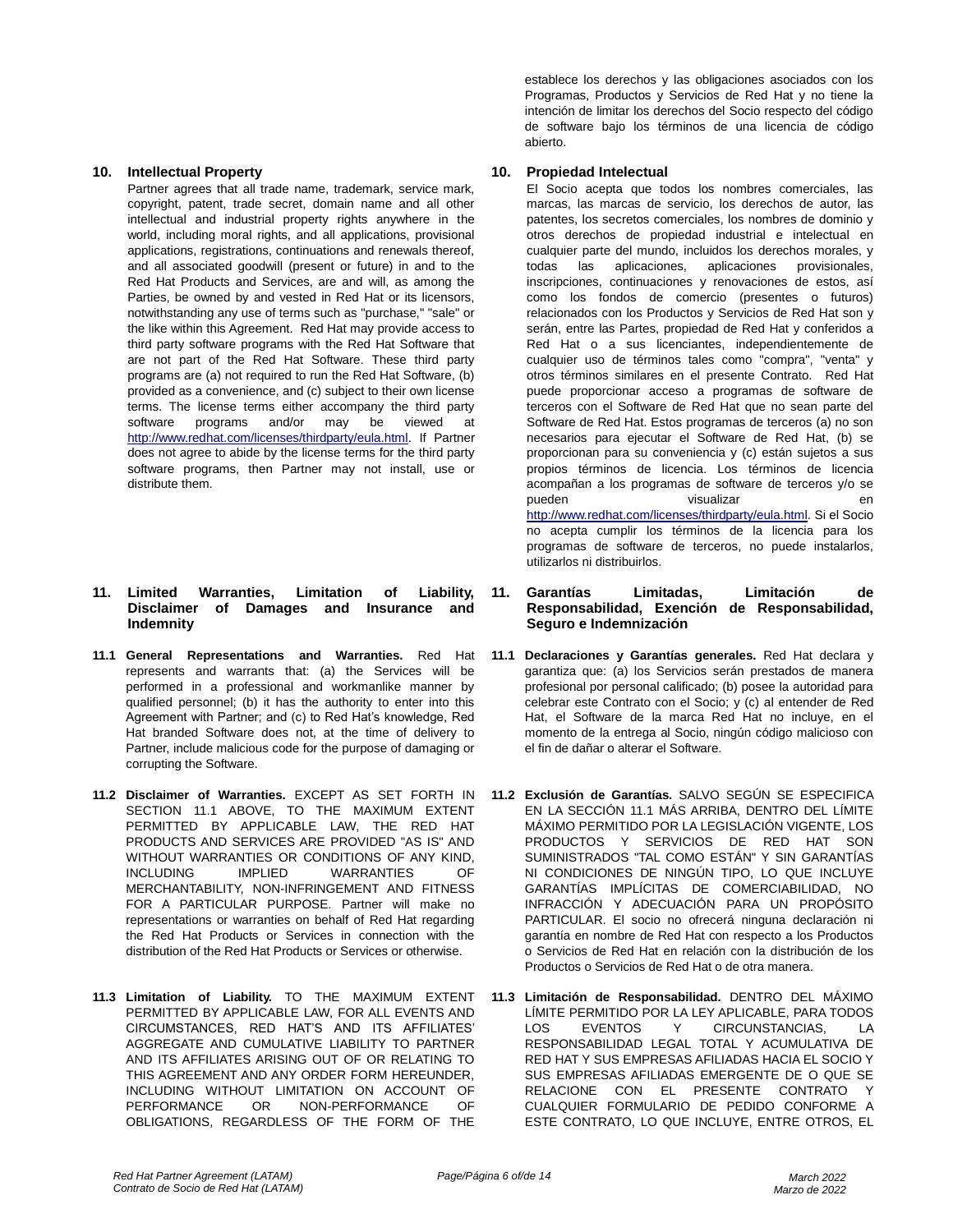CAUSE OF ACTION, WHETHER IN CONTRACT, TORT (INCLUDING, WITHOUT LIMITATION, NEGLIGENCE), STATUTE OR OTHERWISE WILL BE LIMITED TO DIRECT DAMAGES AND WILL NOT EXCEED THE TOTAL AMOUNT PAID TO RED HAT AND ITS AFFILIATES BY PARTNER AND ITS AFFILIATES UNDER THIS AGREEMENT DURING THE TWELVE (12) MONTHS PRECEDING THE FIRST EVENT GIVING RISE TO LIABILITY FOR THE RED HAT PRODUCT OR SERVICE THAT IS THE SUBJECT MATTER OF THE CLAIM OR U.S. \$5,000.00, WHICHEVER IS GREATER. THE FOREGOING LIMITATION SHALL NOT APPLY TO CLAIMS FOR BODILY INJURY (INCLUDING DEATH) AND DAMAGE TO TANGIBLE PERSONAL PROPERTY CAUSED BY THE NEGLIGENCE OF RED HAT OR ITS EMPLOYEES.

- **11.4 Disclaimer of Damages.** NOTWITHSTANDING ANYTHING TO THE CONTRARY CONTAINED IN THIS AGREEMENT OR ANY ORDER FORM, TO THE MAXIMUM EXTENT PERMITTED BY APPLICABLE LAW, IN NO EVENT WILL RED HAT OR ITS AFFILIATES BE LIABLE TO THE PARTNER OR ITS AFFILIATES FOR: ANY CLAIM BASED UPON A THIRD PARTY CLAIM; ANY INCIDENTAL, CONSEQUENTIAL, SPECIAL, INDIRECT, EXEMPLARY OR PUNITIVE DAMAGES, WHETHER ARISING IN TORT, CONTRACT, OR OTHERWISE; OR FOR ANY DAMAGES ARISING OUT OF OR IN CONNECTION WITH ANY MALFUNCTIONS, DELAYS, LOSS OF DATA, LOST PROFITS, LOST SAVINGS, INTERRUPTION OF SERVICE, LOSS OF BUSINESS OR ANTICIPATORY PROFITS, EVEN IF RED HAT OR ITS AFFILIATES HAVE BEEN ADVISED OF THE POSSIBILITY OF SUCH DAMAGES. Without limiting the generality of the foregoing disclaimer, Red Hat Products and Services are not specifically designed, manufactured or intended for use in (a) the planning, construction, maintenance, control or direct operation of nuclear facilities, (b) aircraft navigation, control or communication systems, weapons systems or (c) direct life support systems. Partner agrees that it is solely responsible for the results obtained from the use of the Red Hat Products and Services.
- **11.5 Insurance and Indemnity.** Partner shall put in place and at all times maintain during the Term and for two (2) years thereafter, at its own cost and expense, appropriate and sufficient commercial general liability insurance with a reputable insurance company to cover the activities of Partner contemplated in this Agreement. The premiums for these policies of insurance shall be the responsibility of Partner. Upon request, Partner will provide Red Hat certificates of insurance for all insurance coverage**.** Partner will indemnify and hold harmless Red Hat from any and all liability, losses, costs, damages or expenses, including reasonable attorney's, solicitor's or legal fees and costs, resulting from or arising out of third party demands or claims against Red Hat relating to any of Partner's actions including, but not limited to, performance or non-performance under this Agreement.

CUMPLIMIENTO O INCUMPLIMIENTO DE OBLIGACIONES, INDEPENDIENTEMENTE DE LA FORMA DE LA CAUSA DE ACCIÓN, YA SEA POR RESPONSABILIDAD CONTRACTUAL, EXTRACONTRACTUAL (INCLUSO, SIN LIMITACIÓN, NEGLIGENCIA), LEGISLACIÓN O DE OTRA MANERA, SE LIMITARÁ A LOS DAÑOS DIRECTOS Y NO SUPERARÁ EL MONTO TOTAL QUE EL SOCIO Y SUS EMPRESAS AFILIADAS LE HUBIERAN PAGADO A RED HAT Y A SUS EMPRESAS AFILIADAS CONFORME AL PRESENTE CONTRATO DURANTE EL PERÍODO DE DOCE (12) MESES ANTES DEL PRIMER EVENTO QUE HUBIERA DADO LUGAR A LA RESPONSABILIDAD LEGAL POR EL PRODUCTO O SERVICIO DE RED HAT QUE ES OBJETO DEL RECLAMO O EL MONTO DE \$5.000,00 DÓLARES ESTADOUNIDENSES, LO QUE SEA MAYOR. LA LIMITACIÓN ANTERIOR NO SE APLICARÁ A LOS RECLAMOS RELACIONADOS CON LESIONES FÍSICAS (INCLUIDO EL FALLECIMIENTO) Y DAÑOS MATERIALES TANGIBLES DEBIDO A LA NEGLIGENCIA DE RED HAT O DE SUS EMPLEADOS.

- **11.4 Exención de Responsabilidad por daños.** NO OBSTANTE CUALQUIER DISPOSICIÓN EN CONTRARIO EN EL PRESENTE CONTRATO O EN CUALQUIER FORMULARIO DE PEDIDO, DENTRO DEL MÁXIMO LÍMITE PERMITIDO POR LA LEY APLICABLE, EN NINGÚN CASO RED HAT O SUS EMPRESAS AFILIADAS SERÁN RESPONSABLES ANTE EL SOCIO O SUS EMPRESAS AFILIADAS DE: CUALQUIER RECLAMO BASADO EN UN RECLAMO DE UN TERCERO, DAÑOS INCIDENTALES, ESPECIALES, INDIRECTOS, DE TIPO EJEMPLAR O PUNITIVO, EMERGENTES DE CONTRATO, DERECHO EXTRACONTRACTUAL O DE OTRA FORMA; O POR DAÑOS EMERGENTES DE O RELACIONADOS CON FALLAS, ATRASOS, PÉRDIDA DE DATOS, GANANCIAS PERDIDAS, AHORROS PERDIDOS, INTERRUPCIÓN DEL SERVICIO, PÉRDIDA DE ACTIVIDADES COMERCIALES O GANANCIAS POTENCIALES, INCLUSO SI SE LES HA ADVERTIDO A RED HAT O A SUS EMPRESAS AFILIADAS SOBRE LA POSIBILIDAD DE QUE SE PRODUJERAN TALES DAÑOS. Sin limitación de las disposiciones generales de la antedicha exención de responsabilidades, los Productos y Servicios de Red Hat no están específicamente diseñados, fabricados o destinados para ser utilizados en (a) la planificación, construcción, mantenimiento, control u operación directa de instalaciones nucleares, (b) navegación aérea, sistemas de control o comunicación, sistemas de armamentos, o (c) sistemas de asistencia directa de la vida. El Socio acepta que es exclusivamente responsable de los resultados obtenidos a partir del uso de los Productos y Servicios de Red Hat.
- **11.5 Seguro e Indemnización.** El Socio contratará y mantendrá en todo momento durante el Plazo y durante los dos (2) años posteriores, a su propio cargo, un seguro de responsabilidad general y comercial, suficiente y adecuado, con una compañía de seguros de buena reputación para cubrir las actividades del Socio contempladas en el presente Contrato. El Socio asumirá la responsabilidad del pago de las primas relacionadas con esas pólizas de seguro. A pedido, el Socio proporcionará a Red Hat los certificados de seguro correspondientes a dichas coberturas de seguros**.** El Socio indemnizará y defenderá a Red Hat contra cualquier responsabilidad, pérdida, costo, daño o gasto, incluso los honorarios razonables de abogados y costas legales, resultantes o emergentes de demandas o reclamos de terceros contra Red Hat relacionados con cualquier acción del Socio, lo que incluye, entre otros, cumplimiento o incumplimiento de las obligaciones del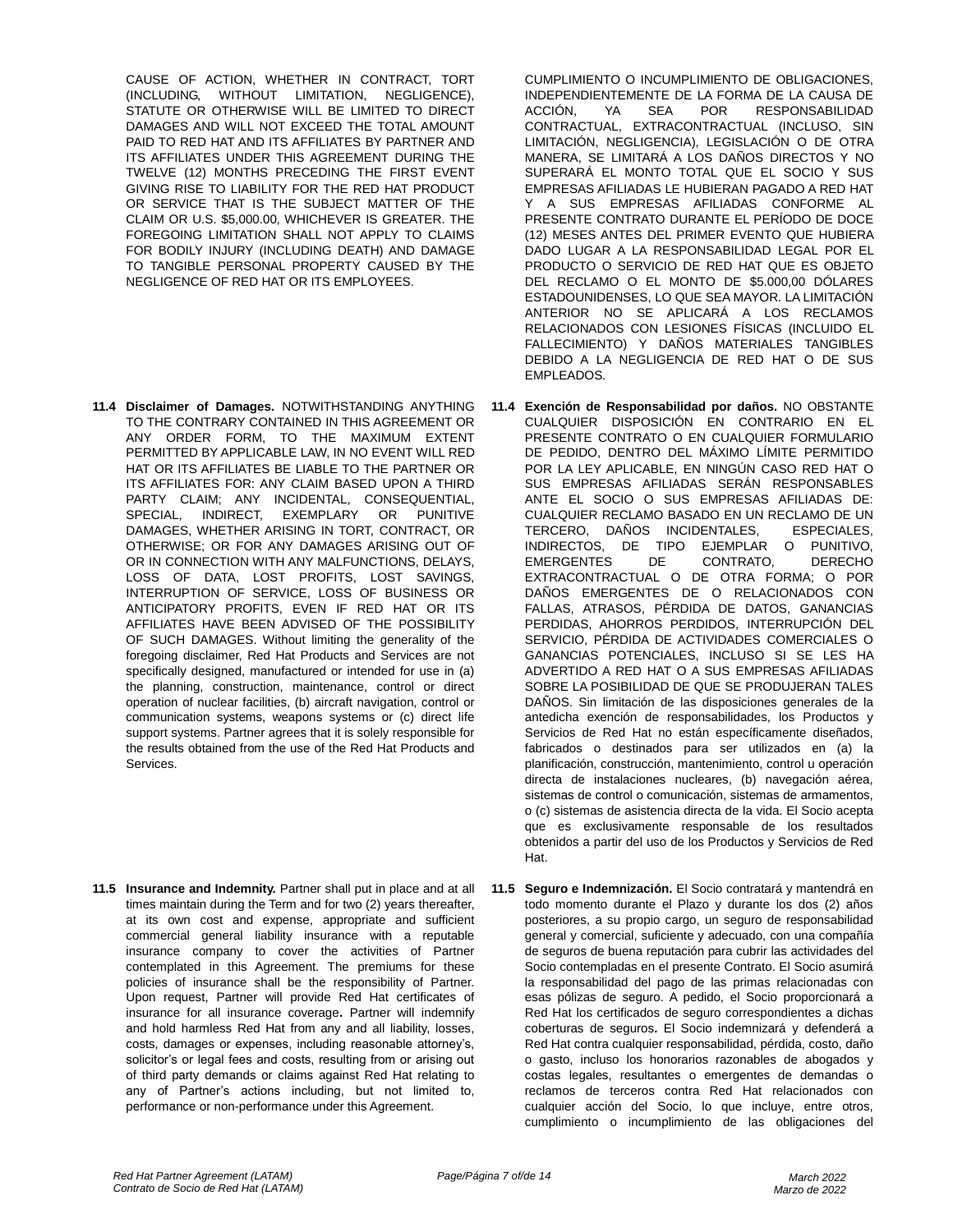## **12. Publicity and Confidentiality 12. Publicidad y Confidencialidad**

- **12.1 Publicity.** Partner will keep confidential and will not disclose, market or advertise to third parties the terms of this Agreement (including the fees paid hereunder). Partner or Red Hat may reference its relationship with the other, in the normal course of business including during earnings calls, discussions with analysts, meetings with the press, customer briefings, general marketing activities and in regulatory filings. Neither Party will issue formal press releases or other similar activities referencing the other Party without the written consent of the other Party.
- **12.2 Confidential Information.** The Parties agree that Confidential Information provided under this Agreement will be held and maintained in confidence and each Party will use at least the same degree of care to protect such Confidential Information that it uses to protect its own confidential information, but in no event less than reasonable care. The recipient may use Confidential Information of the other Party only for the purposes of exercising its rights and fulfilling its obligations under this Agreement. Confidential Information may be disclosed only to Affiliates, employees, agents and contractors with a need to know, and to its auditors and legal counsel, provided in each case they are under a written obligation or legal duty to keep such information confidential using standards of confidentiality not less restrictive than those required by this Agreement. **"Confidential Information"** means all information and materials disclosed by either Party to the other during the Term that is either marked confidential or, by the nature of the information or the circumstances surrounding its disclosure, would reasonably be considered confidential. Confidential Information does not include information that (i) is or later becomes publicly available without breach of this Agreement, or is disclosed by the disclosing Party without obligation of confidentiality; (ii) is known to the recipient at the time of disclosure by the disclosing Party without obligation of confidentiality; (iii) is independently developed by the recipient without use of the Confidential Information; (iv) becomes lawfully known or available to the recipient without restriction from a source having the lawful right to disclose the information; (v) is generally known or easily ascertainable by parties of ordinary skill in the business of the recipient; or (vi) is software code in either object code or source code form that is licensed under an open source license. Except in relation to Partner's obligations pursuant to Section 12.1, both Parties agree that obligations of confidentiality will exist for a period of two (2) years following initial disclosure of the particular Confidential Information.

# **13. Termination 13. Rescisión**

**13.1 Term.** This Agreement begins on the Effective Date and continues until the expiration or termination of all applicable Program Appendices ("**Term**"). The term of each Program Appendix is independent of the term of any other Program Appendix. "**Effective Date**" means the first date when both

presente Contrato por parte del Socio.

- **12.1 Publicidad.** El Socio mantendrá la confidencialidad y no revelará, comercializará ni publicitará ante terceros las condiciones del presente Contrato (incluidas las tarifas pagadas conforme al presente). El Socio o Red Hat podrán hacer alusión a su relación con la otra parte, en el curso normal de las actividades comerciales, lo que incluye informes sobre beneficios, discusiones con analistas, reuniones con la prensa, sesiones informativas con clientes, actividades de comercialización generales y presentaciones de documentos establecidas por ley. Ninguna de las Partes emitirá comunicados de prensa formales u otras actividades similares que hagan referencia a la otra Parte sin el consentimiento por escrito de la otra Parte.
- **12.2 Información Confidencial.** Las partes aceptan que la Información Confidencial dispuesta bajo el presente Contrato se mantendrá en secreto, y cada Parte tendrá el mismo o mayor cuidado en la protección de dicha Información Confidencial que el que tiene para proteger su propia información confidencial, pero en ningún caso dicho cuidado deberá ser menor que el razonable. El destinatario puede utilizar la Información Confidencial de la otra Parte únicamente con el fin de ejercer sus derechos y cumplir sus obligaciones de conformidad con el presente Contrato. La Información Confidencial puede revelarse únicamente a Empresas Afiliadas, empleados, agentes y contratistas que la necesiten y a sus auditores y asesores legales, siempre que en cada caso estén obligados por escrito a mantener dicha información confidencial aplicando normas de confidencialidad no menos restrictivas que las que se requieren en el presente Contrato. Por **"Información Confidencial"** se entiende toda información y materiales que las Partes comparten entre sí durante el Plazo, los cuales se consideran confidenciales o que por la naturaleza de la información o las circunstancias de su divulgación podrían considerarse confidenciales dentro de lo razonable. La información confidencial no incluye la información que (i) esté disponible al público o se vuelva disponible al público en el futuro sin que medie incumplimiento del presente Contrato, o que sea divulgada por la Parte divulgadora sin obligación de confidencialidad; (ii) el destinatario conozca en el momento de la divulgación por la Parte divulgadora sin obligación de condidencialidad; (iii) sea creada en forma independiente por el destinatario sin hacer uso de la Información Confidencial; (iv) sea conocida de manera lícita por el destinatario o esté a su disposición sin restricción de una fuente que tenga el legítimo derecho de divulgar la información; (v) sea conocida en general o sea fácilmente comprobable por las partes con conocimientos básicos en el transcurso de la actividad comercial del destinatario; o (vi) sea código de software en forma de código de objeto o código fuente con una licencia al amparo de una licencia de código abierto. Excepto en relación con las obligaciones de los Socios según la Cláusula 12.1, ambas Partes aceptan que las obligaciones de confidencialidad existirán durante un período de dos (2) años tras la divulgación inicial de la Información Confidencial específica.

**13.1 Plazo.** El presente Contrato se inicia en la Fecha de Vigencia y seguirá siendo válido hasta la rescisión o extinción de todos los Apéndices de Programa aplicables ("**Plazo**"). El plazo de cada Apéndice de Programa es independiente del plazo de cualquier otro Apéndice de Programa. "La **Fecha de Vigencia**"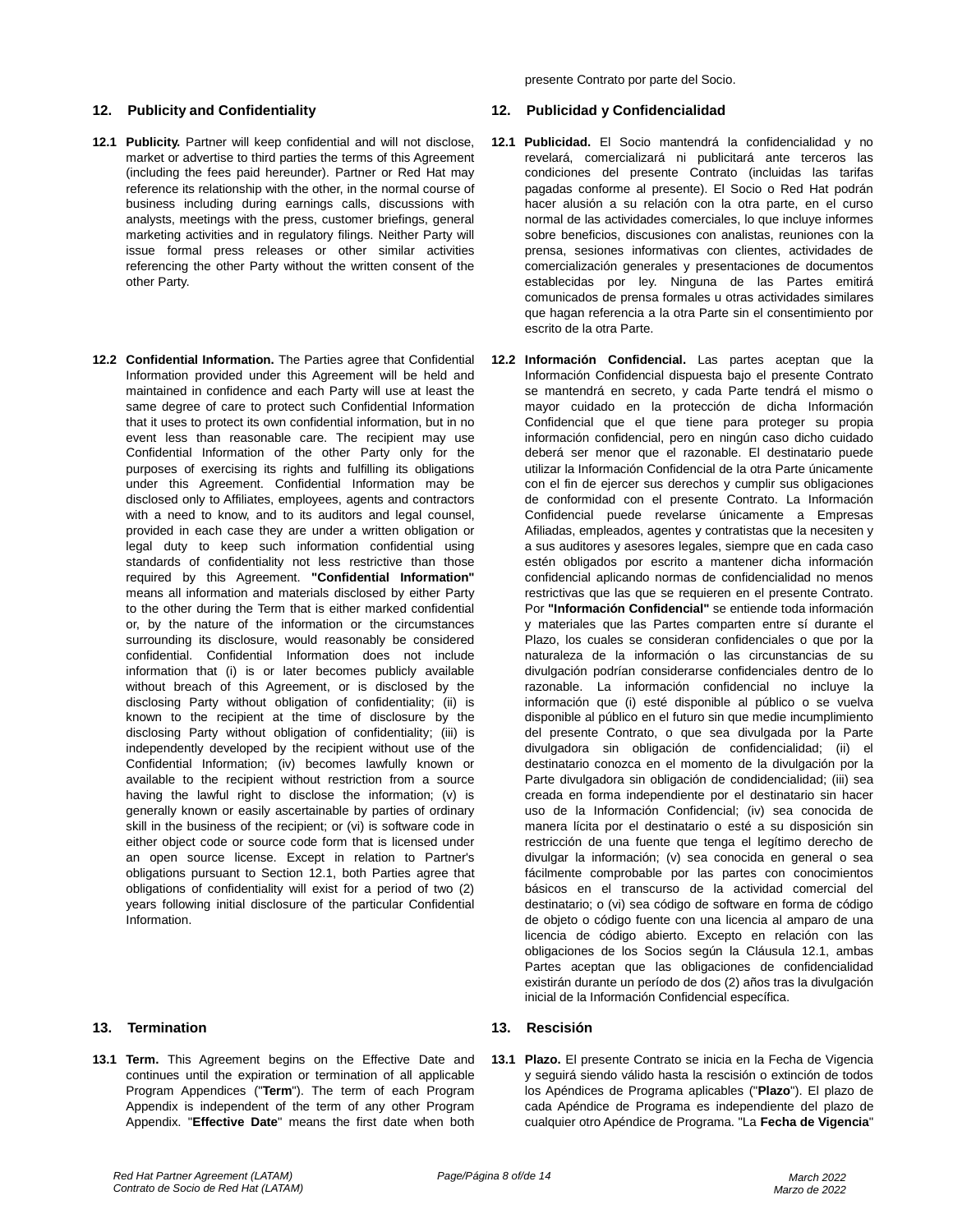- **13.2 Termination by Red Hat or Partner.** Red Hat may (without prejudice to any other right or remedy) terminate this Agreement in whole or in part (including any Program Appendix and Partner's participation in any Program) for any reason at any time upon ninety (90) days prior written notice to Partner. If Partner or Red Hat breaches the terms of this Agreement, and the breach is not cured within thirty (30) days after written notice of the breach is given to the breaching Party (except for payment obligations, in which case five (5) days), then the other Party may, by giving written notice of termination to the breaching Party, terminate this Agreement in whole or in part (including any Program Appendix and Partner's participation in any Program) without prejudice to any other right or remedy; unless a shorter cure period is otherwise stated under this Agreement or in the applicable Program Appendix and provided that no cure period is required for a breach of Sections 8, 9.1, 12.2 or 14.3 hereof.
- **13.3 Effect of Agreement Termination or Expiration**. Termination or expiration of this Agreement in whole for any reason will immediately terminate Partner's participation in any and all Programs. Upon such termination or expiration, Partner will immediately (i) cease referring to itself as a Red Hat Partner, or any other title associated with the Program, and using those titles in any communication or advertising; (ii) to the extent applicable, cease all promotion, demonstration, sale(s) and distribution of the Red Hat Products and/or Services; (iii) cease all use of the Red Hat Marks; (iv) return or destroy, at Red Hat's option, all printed materials containing Red Hat Marks, including all documentation and Promotional Materials; and (v) remit all fees due to Red Hat within fifteen (15) days of such termination or expiration. If the termination is not the result of a Partner breach, the Partner will be entitled to sell, for a period of no longer than sixty (60) days after termination, any of its inventory of Red Hat Products (subject to this Agreement) for which Red Hat has been fully paid and that are required to fulfill any unperformed contracts of Partner outstanding at the date of termination or expiration. All rights and obligations of the Parties under this Agreement and all applicable Program Appendices will terminate immediately, except that obligations under Sections 6, 7, 8.2, 10, 11.2 – 11.5, 12, 13.3 - 13.4, 14.1 - 14.3, 14.6, and 15 hereof, and any Partner payment obligations will survive such termination or expiration. Termination of this Agreement shall not affect any agreements between Red Hat and any End User.
- **13.4 No Compensation.** Upon termination or expiration of this Agreement for any reason or at any time, Red Hat will have no obligation to Partner (except as Red Hat otherwise may be liable to Partner for Red Hat's material breach of this Agreement), or to any employee, agent or representative of Partner, for compensation or for damages of any kind, whether on account of the loss by Partner or such employee, agent or representative of present or prospective sales, investments, compensation or goodwill. Partner hereby indemnifies and holds Red Hat harmless from and against any and all claims, costs, damages and liabilities whatsoever asserted by any

Parties have fully accepted or signed the Agreement. Significa la primera fecha en que ambas Partes han aceptado por completo o firmado el presente Contrato.

- **13.2 Rescisión por parte de Red Hat o el Socio.** Red Hat puede (sin perjuicio de ningún otro derecho o recurso) rescindir este Contrato en su totalidad o en parte (incluso cualquier Apéndice de Programa y la participación del Socio en cualquier Programa) por cualquier razón en cualquier momento con notificación previa por escrito de noventa (90) días al Socio. Si el Socio o Red Hat infringe los términos del presente Contrato, y si el incumplimiento no es subsanado dentro de los treinta (30) días después de la entrega de notificación por escrito del incumplimiento a la Parte infractora (salvo las obligaciones de pago, en cuyo caso son cinco (5) días), la otra Parte puede, mediante notificación por escrito de la rescisión a la Parte infractora, rescindir el presente Contrato en su totalidad o en parte (incluso cualquier Apéndice de Programa y participación del Socio en dicho Programa) sin perjuicio de ningún otro derecho o recurso legal; salvo cuando se especifique un plazo más corto para subsanar el incumplimiento conforme al presente Contrato o en el Apéndice de Programa pertinente y siempre que no se requiera ningún plazo para subsanar el incumplimiento de las Secciones 8, 9.1, 12.2 o 14.3 del presente.
- **13.3 Efecto de la Extinción o Rescisión del Contrato**. La extinción o rescisión de este Contrato en su totalidad, por cualquier motivo, pondrá fin de inmediato a la participación del Socio en cualquier y en todo Programa. Al producirse dicha extinción o rescisión, el Socio de inmediato (i) dejará de referirse a sí mismo como Socio de Red Hat, o cualquier otro título asociado con el Programa, y de utilizar dichos títulos en cualquier comunicación o publicidad; (ii) en la medida que sea aplicable, suspenderá toda promoción, demostración, venta(s) y distribución de los Productos y/o Servicios de Red Hat; (iii) dejará de utilizar todas las Marcas de Red Hat; (iv) devolverá o destruirá, a criterio de Red Hat, todos los materiales impresos que contengan las Marcas de Red Hat, incluso toda la documentación y los Materiales de Promoción; y (v) abonará todos los aranceles adeudados a Red Hat dentro de los quince (15) días de dicha extinción o rescisión. Si la extinción no es resultado de un incumplimiento del Socio, este tendrá derecho a vender, durante un plazo de no más de sesenta (60) días después de la extinción, su inventario de Productos de Red Hat (sujeto a lo dispuesto en el presente Contrato) que se le haya pagado íntegramente a Red Hat y que sea necesario para cumplir cualquier contrato de Socio aún pendiente a la fecha de la extinción o rescisión. Todos los derechos y obligaciones de las Partes conforme al presente Contrato y todos los Apéndices de Programa pertinentes se extinguirán de inmediato, con la salvedad de que las obligaciones establecidas en las Secciones 6, 7, 8.2, 10, 11.2 – 11.5, 12, 13.3 - 13.4, 14.1 - 14.3, 14.6 y 15 del presente, y cualquier obligación de pago del Socio sobrevivan a dicha extinción o rescisión. La extinción de este Contrato no afectará a ningún acuerdo entre Red Hat y cualquier Usuario Final.
- **13.4 Sin Compensación.** Al extinguirse o rescindirse el presente Contrato por cualquier motivo o en cualquier momento, Red Hat no tendrá ninguna obligación con el Socio (salvo que Red Hat sea responsable legalmente de otra manera ante el Socio por el incumplimiento sustancial por parte de Red Hat de este Contrato), o con cualquier empleado, agente o representante del Socio, de ofrecer compensación o daños de ningún tipo, ya sea debido a la pérdida sufrida por el Socio o su empleado, agente or representante con respecto a ventas, inversiones, compensación o fondo de comercio actuales o potenciales. El Socio por el presente acuerda que indemnizara a Red Hat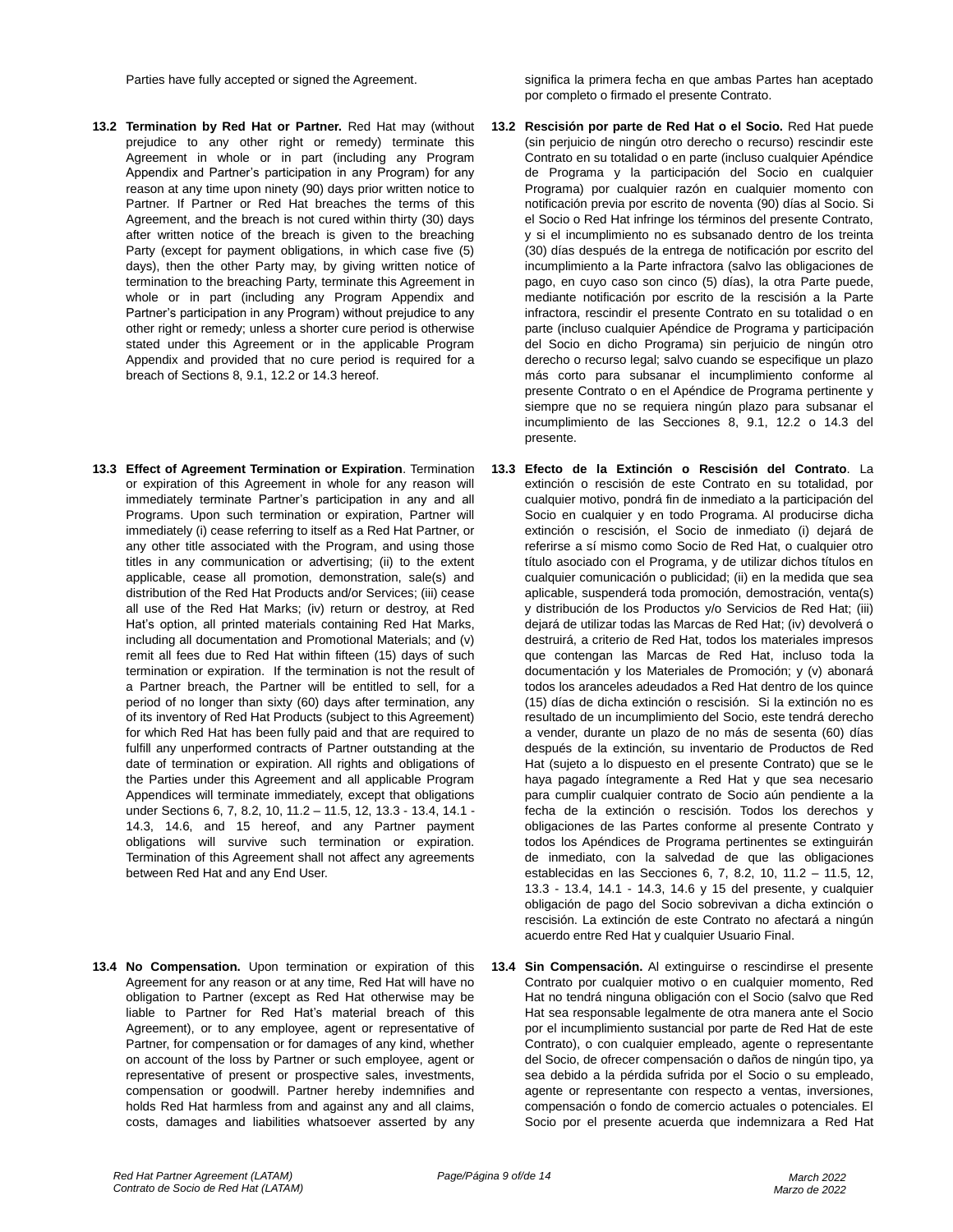employee, agent or representative of Partner under any applicable cancellation, termination, labor, social security, payments under national insurance, or other laws or regulations.

**14.1 Governing Law and Venue.** Any claim, controversy or dispute arising out of or related to this Agreement is governed by the substantive laws of the jurisdiction set forth below as determined by the country of your billing address. To the extent permissible by law, the terms of the United Nations Convention on Contracts for the International Sale of Goods will not apply, even where adopted as part of the domestic law of the country whose law governs the Agreement. Any claim, controversy or dispute arising out of, or in connection with, or with respect to the validity, interpretation and/or enforcement of the Agreement, including the breach, will be settled exclusively in the courts of the venue set forth below.

contra cualquier reclamo, costo, daños y responsabilidades legales de cualquier tipo presentados por cualquier empleado, agente o representante del Socio conforme a cualquier cancelación, terminación, trabajo, seguro social, pagos conforme al seguro nacional u otras leyes y normas que sean aplicables.

# **14. General Provisions 14. Disposiciones Generales**

**14.1 Derecho Aplicable y Jurisdicción.** Cualquier reclamo, controversia o disputa relacionado con el presente Contrato o emergente de este está regido por las leyes de la jurisdicción que se establece a continuación tal como se determina según el país donde se encuentra su domicilio de facturación. Dentro del máximo alcance permitido por la ley, los términos de la Convención de las Naciones Unidas sobre Contratos para la Venta Internacional de Mercancías no se aplican al presente, incluso cuando hayan sido adoptados como parte de las leyes nacionales del país cuyo derecho resulta aplicable para el Contrato. Cualquier reclamo, controversia o conflicto que surja o esté relacionado o asociado a la validez, la interpretación y/o el cumplimiento del presente Contrato, incluso su incumplimiento, será resuelto de forma exclusiva por los tribunales de la jurisdicción que se establece a continuación.

| <b>Country / País</b>                                                                                                                                                                             | <b>Governing Law / Derecho</b><br>Aplicable | Venue / Jurisdicción       |
|---------------------------------------------------------------------------------------------------------------------------------------------------------------------------------------------------|---------------------------------------------|----------------------------|
| Chile                                                                                                                                                                                             | Chile                                       | Santiago, Chile            |
| Colombia                                                                                                                                                                                          | Colombia                                    | Bogota, Colombia           |
| Argentina                                                                                                                                                                                         | Argentina                                   | Buenos Aires, Argentina    |
| Mexico                                                                                                                                                                                            | Mexico                                      | Mexico City, Mexico        |
| Any other Latin American country other than,<br>Argentina, Brazil, Chile, Columbia or Mexico /<br>Cualquier otro país de América Latina que no sea<br>Argentina, Brasil, Chile, Colombia o México | New York, New York, U.S.A.                  | New York, New York, U.S.A. |

- **14.2 Notices.** All notices, consents, waivers and other communications required or permitted by this Agreement must be in English, in writing, and will be deemed given when (a) delivered to the appropriate address by hand or by nationally recognized overnight courier service (costs prepaid); (b) sent by facsimile or e-mail with written confirmation of transmission by the transmitting equipment delivered promptly thereafter; or (c) received by the addressee, if sent by certified mail, return receipt requested, in each case to the following addresses, facsimile numbers or e-mail addresses and marked to the attention of the person (by name or title) designated hereafter (or to such other address, facsimile number, e-mail address or person as a party hereto may designate by notice to the other parties hereto): For Partner: the most current address/fax number indicated by Partner to Red Hat in writing; For Red Hat: General Counsel, Red Hat, Inc., 100 East Davie Street, Raleigh, North Carolina 27601; Facsimile: +1 (919) 754-3704 and with a copy to the Red Hat Contracting Entity at the address as set forth in Section 1.
- **14.2 Notificaciones.** Todas las notificaciones, consentimientos, renuncias a derechos y otras comunicaciones exigidas o permitidas por este Contrato deben realizarse por escrito en inglés y se considerarán como entregadas (a) en el momento de entregarse en mano o por un servicio de mensajería express reconocido a nivel nacional (costos prepagados) a la dirección correspondiente; (b) cuando se envíen por fax o correo electrónico con confirmación de transmisión por escrito del equipo que realiza la transmisión entregada inmediatamente después; o (c) cuando hayan sido recibidas por el destinatario, si se las hubiera enviado por correo certificado, con solicitud de acuse de recibo, en cada caso a las siguientes direcciones, números de fax o direcciones de correo electrónico y a la atención de la persona (por nombre o cargo) designada en lo sucesivo (o a cualquier otra dirección, número de fax, dirección de correo electrónico o persona que una de las partes del presente pueda designar mediante notificación a las otras partes del presente): Para el Socio: las direcciones/número de fax más actuales que el Socio suministró a Red Hat por escrito; Para Red Hat: General Counsel, Red Hat, Inc., 100 East Davie Street, Raleigh, Carolina del Norte 27601; Fax: +1 (919) 754-3704 y con copia a la Entidad Contratante de Red Hat en la dirección establecida en la Sección 1.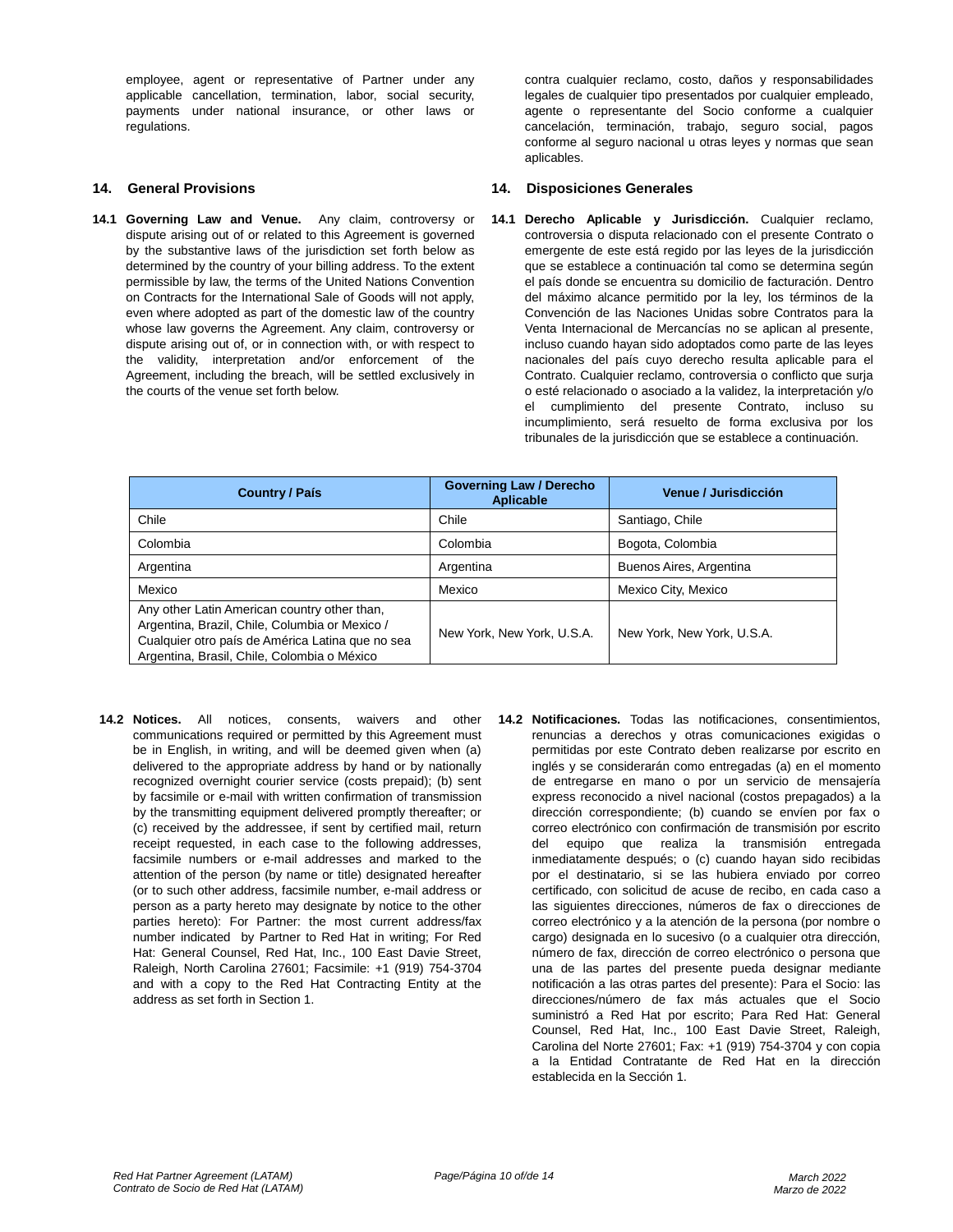- **14.3.1** As between Red Hat and Partner, Partner (a) understands that countries, including the U.S., may restrict the import, use, export, re-export or transfer of encryption products and other controlled materials (which may include Red Hat Products, Services or related technical information) ("**Controlled Materials**"); (b) will be solely responsible for compliance with any such import, use, export, re-export or transfer restrictions in connection with Partner's use, sale and/or distribution of Controlled Materials; and (c) will be the importer and exporter of record of the Controlled Materials that Partner uses, sells and/or distributes, and is responsible for all associated obligations, including but not limited to, paying all import duties and tariffs, and obtaining any required regulatory approvals, registrations, and export and import licenses.
- **14.3.2** Partner acknowledges that Red Hat may be prohibited from providing Controlled Material(s) if Red Hat has knowledge or reason to believe that a violation of the applicable law will or has occurred.
- **14.3.3** As required by U.S. law, Partner represents and warrants that it: (a) understands that certain of the Controlled Materials are of U.S. origin and subject to export controls under the U.S. Export Administration Regulations (the "**EAR**"); (b) is not located in (or owned or controlled by any person or entity located in) any country listed in Country Group E:1 in Supplement No. 1 to part 740 of the EAR or by any person or entity listed on the U.S. Department of Treasury Office of Foreign Assets Control ("OFAC") list of Specially Designated Nationals and Blocked Persons ("SDNs") (and is not 50% or more owned or controlled by any one or more persons or entities identified on the SDN list); (c) will not export, re-export or transfer the Controlled Materials to (1) any prohibited destination, (2) anyone who has been prohibited from participating in U.S. export transactions by any federal agency of the U.S. government or (3) any end user who Partner knows or has reason to know will use them in the design, development or production of nuclear, chemical or biological weapons, or rocket systems, space launch vehicles, or sounding rockets, or unmanned air vehicle systems or any other prohibited use under the EAR; and (d) understands and agrees that if it is in the United States and exports, re-exports or transfers the Controlled Materials to eligible end users, it will, to the extent required by EAR Section 740.17(e), submit semi-annual reports to the U.S. Commerce Department's Bureau of Industry and Security, that include the name and address (including country) of each transferee.
- **14.3.4** Partner and its Affiliates and any other persons performing any activities related to this Agreement, will comply with all applicable laws and regulations including all applicable anticorruption laws and regulations, such as the U.S. Foreign Corrupt Practices Act and the U.K. Bribery Act (collectively, the "**Anti-Corruption Laws**"), and will not engage in conduct that would cause Red Hat to violate any law or regulation including the Anti-Corruption Laws. None of Partner or its Affiliates, or any other persons performing activities related to this

### **14.3 Compliance with Law and Export Controls. 14.3 Cumplimiento de la ley y de los controles de exportación.**

- **14.3.1** En las relaciones entre Red Hat y el Socio, el Socio (a) entiende que los países, incluso EE. UU., pueden restringir la importación, el uso, la exportación, reexportación o transferencia de productos de cifrado y otros materiales controlados (que pueden incluir los Productos o Servicios de Red Hat, o información técnica relacionada) ("**Materiales Controlados**"); (b) será exclusivamente responsable del cumplimiento de cualquiera de dichas restricciones de importación, uso, exportación, reexportación o transferencia en relación con el uso, la venta y/o la distribución de Materiales Controlados por parte del Socio; y (c) será el importador y exportador registrado de los Materiales Controlados que el Socio usa, vende y/o distribuye, y es responsable de todas las obligaciones asociadas incluso, entre otras, el pago de todos los derechos y aranceles de importación, y la obtención de cualquier aprobación regulatoria, registro y licencias de exportación e importación.
- **14.3.2** El Socio reconoce que se puede prohibir que Red Hat suministre Material(es) Controlado(s) si Red Hat tiene conocimiento o razones para creer que se producirá o se puede producir una violación de la ley aplicable.
- **14.3.3** Según lo exigido por la ley de EE. UU., el Socio representa y garantiza lo siguiente: (a) entiende que algunos Materiales Controlados son de origen estadounidense y están sujetos a los controles de exportación según las Normas Administrativas de Exportaciones (las "**EAR**") de Estados Unidos; (b) no se encuentra en (o sea propiedad o esté bajo el control de cualquier persona o entidad ubicada en) un país que figura en el Grupo de Países E:1 en el Suplemento Nº. 1 de la parte 740 de las EAR o por cualquier persona o entidad listada en el Departamento del Tesoro Oficina de Control de Activos Extranjeros de EE.UU. (*U.S. Department of Treasury Office of Foreign Assets Control -* "OFAC") de Nacionales Especialmente Designados y Personas Bloqueadas (*Specially Designated Nationals and Blocked Persons* - "SDNs") (y no sea propiedad o está controlado en 50% o más por una o más personas o entidades identificadas en la lista SDN); (c) no exportará, reexportará ni transferirá los Materiales Controlados a (1) ningún destino prohibido, (2) cualquier persona o entidad a la que una agencia federal del gobierno de EE. UU. haya prohibido participar en transacciones de exportación de EE. UU., o (3) ningún usuario final que el Socio sepa o tenga motivos para suponer que los utilizará en el diseño, el desarrollo o la producción de armas químicas, biológicas o nucleares, o sistemas de cohetes, lanzaderas espaciales, cohetes de sondeo o sistemas de vehículos aéreos no tripulados o cualquier otro uso prohibido bajo el EAR; y (d) entiende y acepta que si se encuentra en Estados Unidos y exporta, reexporta o transfiere los Materiales Controlados a usuarios finales elegibles, deberá presentar informes semestrales con el nombre y la dirección (incluido el país) de cada cesionario a la Oficina de Industria y Seguridad del Departamento de Comercio de EE. UU. según lo exigido por la Sección 740.17(e) de las EAR.
- **14.3.4** El Socio y sus Afiliadas y cualquier otra persona ejecutando cualesquier actividades relacionadas con el presente Contrato cumplirán todas las leyes y otras regulaciones que correspondan, incluyendo toda ley de anticorrupción, tales como la Ley de Prácticas Corruptas en el Extranjero (*Foreign Corrupt Practices Act*) de Estados Unidos y la Ley contra el Soborno del Reino Unido (*U.K. Bribery Act*) (colectivamente denominadas, las "**Leyes Anticorrupción**") y no participará en comportamientos que ocasionarían que Red Hat viole cualquier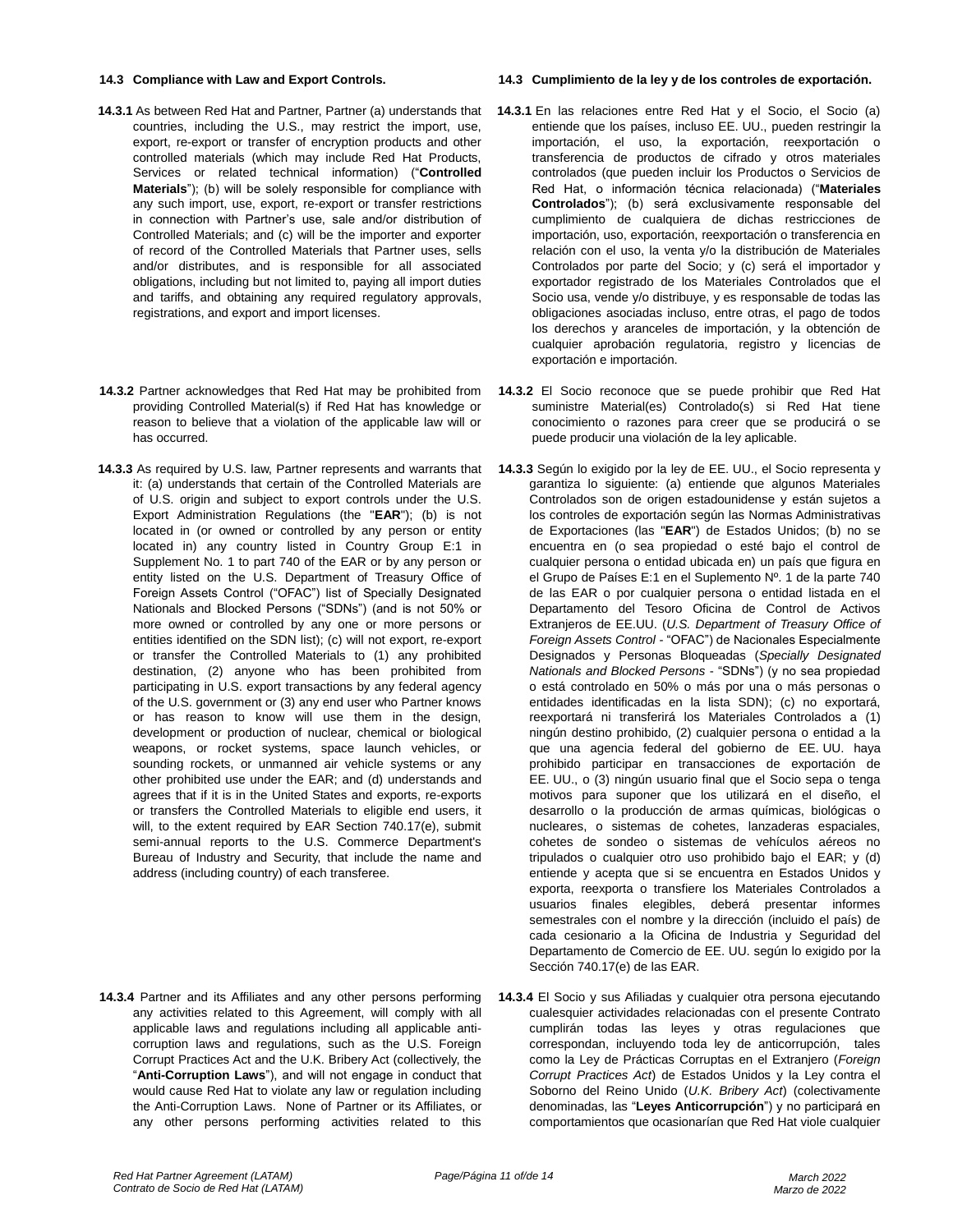Agreement shall, directly or indirectly, offer, pay, promise to pay, or authorize the payment of anything of value to any government or public official to influence that government or public official in his or her official capacity, in order to retain or obtain business for Partner or Red Hat, or to secure any improper advantage for Partner or Red Hat. For purposes of this Agreement, government or public official includes employees and officers of a government agency, department or instrumentality, as well as the employees or officers of government-owned or government-controlled companies, public international organizations, political parties and candidates for political office. None of Partner or its Affiliates, or any other persons performing activities related to this Agreement shall, directly or indirectly, offer, promise or give a financial or other advantage to any person in order to induce the recipient to improperly perform any relevant function or activity, or to reward the recipient for the improper performance of any relevant function or activity, nor shall they solicit or accept a financial or other advantage from any person in exchange for the improper performance of any relevant function or activity. Partner will not submit any falsified documents or records to Red Hat. Partner will not permit its resellers or partners or any other third-party business partners (collectively, "**Supply Chain Entities**") acting on behalf of Partner in connection with the services performed under this Agreement to do anything that would violate or cause Red Hat to violate any law or regulation including the Anti-Corruption Laws. If Red Hat believes that Partner or any Supply Chain Entity has breached or may breach any of the provisions of this Section or a notice is provided pursuant to this Section, Red Hat may terminate the Agreement or suspend its performance without any liability to Partner.

- **14.3.5** Partner will not engage in any activity that is prohibited under the Anti-boycotting Act (50 USCA 2407) and the Restrictive Trade Practices or Boycotts Regulations of the EAR (set forth in 15 CFR Part 760) and shall comply with any applicable reporting requirements thereunder.
- **14.4 No Assignment.** This Agreement is only assignable by Partner with Red Hat's prior written consent. Any assignment made by Partner without Red Hat's prior written consent will be void and Red Hat will not be required to recognize the assignment. Red Hat may assign any or all of its rights and delegate or novate any or all of its obligations hereunder without the prior approval of Partner. At the request of Red Hat, Partner will execute any papers or documents reasonably necessary to give effect to such assignment or novation. Partner shall promptly notify Red Hat of any material change to its ownership structure.
- **14.5 Independent Contractor.** Partner and Red Hat are independent contractors for all purposes, without express or implied authority to bind the other. Neither Party nor its employees, agents or contractors is entitled to any employee benefits of the other. Each Party will be responsible for all costs and expenses incident to performing its business.

ley o regulación, entre ellas, las Leyes Anticorrupción. Ningún Socio o sus Afiliadas, o cualquier otra persona ejecutando cualesquier actividades relacionadas con el presente Contrato deberá, directa o indirectamente, ofrecer, pagar, prometer un pago, o autorizar un pago de algo de valor para cualesquier funcionarios públicos o del gobierno para influenciar dicho funcionario público o del gobierno en su capacidad oficial, para retener u obtener negocios para el Socio o Red Hat, o para garantizar cualquier ventaja impropia al Socio o Red Hat. A los efectos del presente Contrato, un funcionario público o del gobierno incluye empleados y funcionarios de una agencia, departamento o dependencia gubernamental, además de los empleados o funcionarios de compañías que sean propiedad del gobierno o estén controladas por él, organizaciones públicas internacionales, partidos políticos y candidatos a puestos políticos. Ninguno de los Socios o sus Afiliadas, o cualquier otra persona ejecutando cualesquier actividades relacionadas con el presente Contrato, ofrecerá, prometirá o dará, directa o indirectamente, una ventaja financiera o de otro tipo a cualquier persona con el fin de inducir al receptor a realizar de forma impropia cualquier función o actividad relevante, o para recompensar al receptor por la realización impropia de cualquier función o actividad relevante, ni solicitará o aceptará una ventaja financiera o de otro tipo de cualquier persona a cambio de la realización impropia de cualquier función o actividad relevante. El Socio no presentará ningún documento o registro falsificado a Red Hat. El Socio no permitirá a sus revendedores o socios o cualesquier socios comerciales terceros (colectivamente denominados, "**Entidades de la Cadena de Suministro**") actuando en nombre del Socio en relación con los servicios prestados en virtud del presente Contrato hacer nada que constituiría una violación o que ocasionaría que Red Hat viole alguna ley o regulación, incluso las Leyes Anticorrupción. Si Red Hat considera que el Socio o cualesquier Entidades de la Cadena de Suministro han infringido o podrían infringir alguna de las disposiciones de esta Sección o si se envía un aviso conforme a esta Sección, Red Hat puede rescindir el Contrato o suspender su actuación sin contraer ninguna responsabilidad hacia el Socio.

- **14.3.5** El Socio no se involucrará en ninguna actividad que esté prohibida por la Ley Antiboicot (Anti-boycotting Act) (50 USCA 2407, Parte 760) y el Reglamento de Prácticas Comerciales Restrictivas o Boicots de las EAR (establecido en el 15 CFR Parte 760) y cumplirá con cualquier requisito de información aplicable en virtud del mismo.
- **14.4 Prohibición de Cesión.** El Socio puede ceder el presente Contrato solo con el consentimiento previo por escrito de Red Hat. Cualquier cesión realizada por el Socio sin el consentimiento previo por escrito de Red Hat será nula y sin valor y Red Hat no tendrá obligación de reconocer tal cesión. Red Hat puede ceder todos o algunos de sus derechos y delegar o novar todas o algunas de sus obligaciones en virtud del presente sin la aprobación previa del Socio. A pedido de Red Hat, el Socio firmará cualquier instrumento o documento que sea razonablemente necesario para que tal cesión o novación entre en vigencia. El Socio le notificará a la brevedad a Red Hat acerca de cualquier cambio sustantivo en su estructura de propiedad.
- **14.5 Contratista Independiente.** El Socio y Red Hat son contratistas independientes para todos los fines, sin autoridad expresa o implícita para obligar a la otra parte. Ninguna de las Partes ni sus empleados, representantes o contratistas tienen derecho a gozar de los beneficios para empleados de la otra parte. Cada Parte será responsable de todos los costos y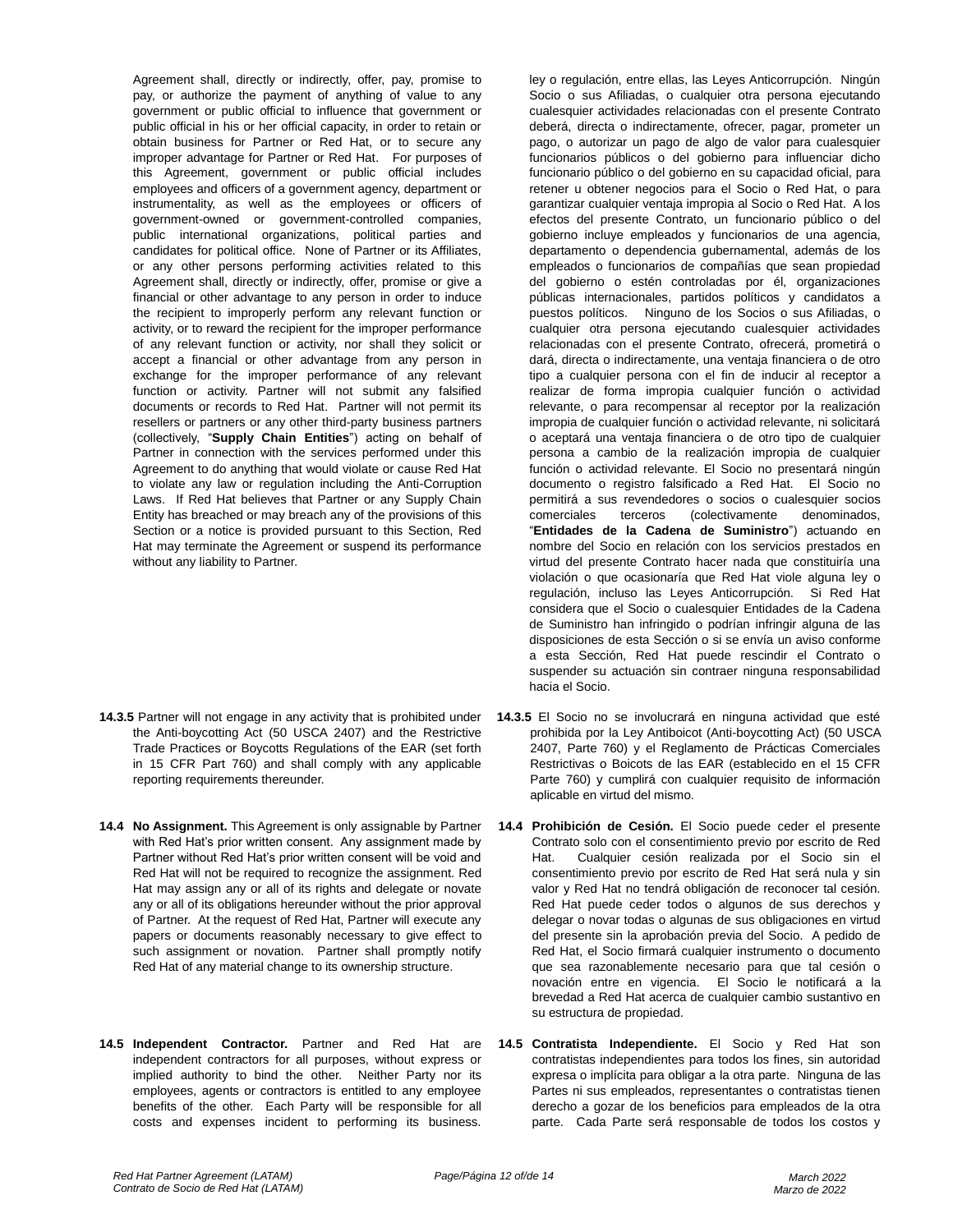Nothing in this Agreement shall be deemed to constitute a partnership or to create a relationship of principal and agent between the Parties for any purpose.

**14.6 Force Majeure.** Neither Party will be liable for nonperformance or delays caused by acts of God, wars, riots, strikes, fires, floods, earthquakes, government restrictions, terrorist acts or other causes beyond its reasonable control. Upon the occurrence of any of the foregoing, the date of performance will be deferred for a period of time equal to the time lost by reason of the delay. This section does not relieve either Party of its obligation(s) to make payments.

(a) All headings contained in this Agreement are inserted for identification and convenience, and will not be deemed part of this Agreement for purposes of interpretation. (b) If any provision of this Agreement is held invalid or unenforceable for any reason, but would be valid and enforceable if appropriately modified, then such provision will apply with the modification necessary to make it valid and enforceable. If such provision cannot be so modified, the Parties agree that such invalidity will not affect the validity of the remaining provisions of the Agreement. (c) The delay or failure of either Party to exercise any rights hereunder will not constitute or be deemed a waiver or forfeiture of such rights. No waiver will be valid unless in writing and signed by an authorized representative of the Party against whom such waiver or forfeiture is sought to be enforced. (d) If there is a conflict between the Partner Terms and Conditions in this Appendix 1 and any applicable Program Appendix, Program Guide(s), End User License Agreement or any other Program literature, the terms will be interpreted in the following order (1) the applicable Program Appendix, (2) the Partner Terms and Conditions, (3) the End User License Agreement and, (4) the Program Guide. (e) Except as otherwise provided in Section 2, this Agreement may not be changed except by written instrument signed by authorized signatories of the Parties, that makes specific reference to this Agreement. (f) This Agreement may be executed in counterparts, each of which will be deemed an original and all of which will constitute one and the same instrument. The Parties may exchange electronic signatures and signature pages electronically and such signatures will be effective to bind the Parties. (g) The Parties acknowledge that they have each reviewed and participated in settling the terms of this Agreement. Furthermore, the Parties agree that any rule of construction to the effect that any ambiguities are to be resolved against the drafting Party will not be employed in the interpretation or construction of this Agreement. (h) This Agreement has been prepared, negotiated and signed in English, and English is the controlling language of this Agreement.

### **16. Waiver of Jury Trial**

TO THE FULLEST EXTENT PERMITTED BY APPLICABLE LAW, EACH PARTY WAIVES THE RIGHT TO TRIAL BY JURY IN ANY LEGAL PROCEEDING ARISING OUT OF OR RELATING TO THIS AGREEMENT OR THE TRANSACTIONS CONTEMPLATED HEREBY.

gastos que sean consecuencia de sus actividades comerciales. Ninguna disposición del presente Contrato debe interpretarse como constitutiva de una asociación ni crea una relación de mandante-representante entre las Partes para ningún fin.

**14.6 Fuerza Mayor.** Ninguna Parte será responsable de incumplimientos o demoras causados por actos fortuitos, guerras, disturbios, huelgas, incendios, inundaciones, terremotos, restricciones del gobierno, actos terroristas u otras causas fuera de su control razonable. En caso de que suceda alguno de los hechos anteriores, la fecha de cumplimiento se pospondrá por un período igual al tiempo perdido debido a la demora. Esta sección no exime a ninguna de las Partes de sus obligaciones de realizar pagos.

# **15. Miscellaneous 15. Disposiciones Varias**

(a) Todos los títulos de sección contenidos en el presente Contrato se incluyen para identificación y conveniencia, y no se considerarán como parte del presente para fines de interpretación. (b) Si alguna disposición del presente Contrato se considera nula o inaplicable por cualquier razón, pero sería válida y aplicable si se modificara adecuadamente, entonces dicha disposición se aplicará con la modificación necesaria para que sea válida y aplicable. Si tal disposición no pudiera modificarse, las Partes acuerdan que dicha nulidad no afectará la validez de las disposiciones restantes del presente Contrato. (c) La demora o la falta de ejercicio por cualquiera de las Partes de un derecho en virtud del presente no constituirá ni se considerará como una renuncia a dichos derechos ni una pérdida de estos. Ninguna renuncia será válida salvo que se realice por escrito y sea firmada por un representante autorizado de la Parte que se verá afectada por tal renuncia o pérdida. (d) En caso de discrepancia entre los Términos y Condiciones para el Socio de este Apéndice 1 y cualquier Apéndice de Programa, las Guías del Programa, el Contrato de Licencia de Usuario Final o cualquier otro material escrito del Programa que sea aplicable, los términos se interpretarán en el siguiente orden (1) el Apéndice de Programa aplicable, (2) los Términos y Condiciones para el Socio, (3) el Contrato de Licencia de Usuario Final, y (4) la Guía del Programa. (e) Salvo disposición en contrario estipulada en la Sección 2, el presente Contrato no puede modificarse salvo a través de un instrumento escrito firmado por signatarios autorizados de las Partes del presente, que se refiera específicamente al presente Contrato. (f) El presente Contrato puede firmarse en copias, cada una de las cuales se considerará como un original y todas juntas constituirán un único instrumento. Las Partes pueden intercambiar las páginas que contienen las firmas y firmas electrónicas por vía electrónica y estas firmas serán vinculantes para ellas. (g) Ambas Partes reconocen haber revisado y participado en la estipulación de los términos del presente Contrato. Asimismo, las Partes acuerdan que cualquier regla de interpretación que disponga que cualquier ambigüedad deberá resolverse en contra de la Parte redactora no se aplicará en la interpretación del presente Contrato. (i) El presente Contrato ha sido redactado, negociado y firmado en inglés, y el inglés es el idioma de control de dicho Contrato.

### **16. Renuncia al Juicio Con Jurado**

EN LA MEDIDA EN QUE LO PERMITA LA LEGISLACIÓN APLICABLE, CADA UNA DE LAS PARTES RENUNCIA AL DERECHO A SER JUZGADA POR JURADO EN CUALQUIER PROCEDIMIENTO JUDICIAL QUE SE DERIVE DEL PRESENTE CONTRATO O DE LAS TRANSACCIONES CONTEMPLADAS EN EL PRESENTE DOCUMENTO.